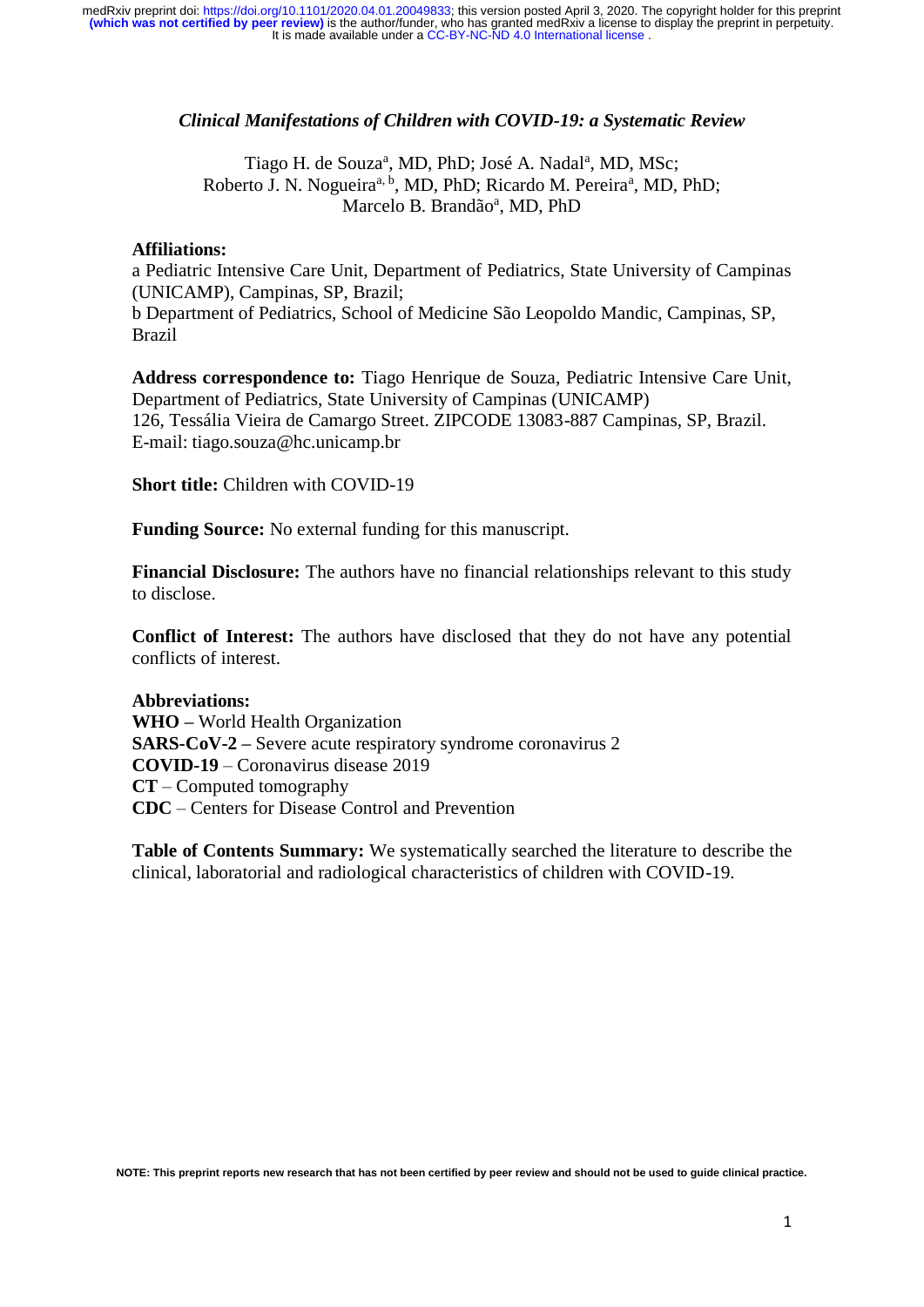## *Contributors' Statement Page*

**Tiago Henrique de Souza** conceptualized and designed the study, drafted the initial manuscript, and reviewed and revised the manuscript.

**Tiago Henrique de Souza** and **José Antonio Hersan Nadal** designed the data collection instruments, collected data, carried out the initial analyses, and reviewed and revised the manuscript.

**Roberto José Negrão Nogueira, Ricardo Mendes Pereira and Marcelo Barciela Brandão** coordinated and supervised data collection, and critically reviewed the manuscript for important intellectual content.

All authors approved the final manuscript as submitted and agree to be accountable for all aspects of the work.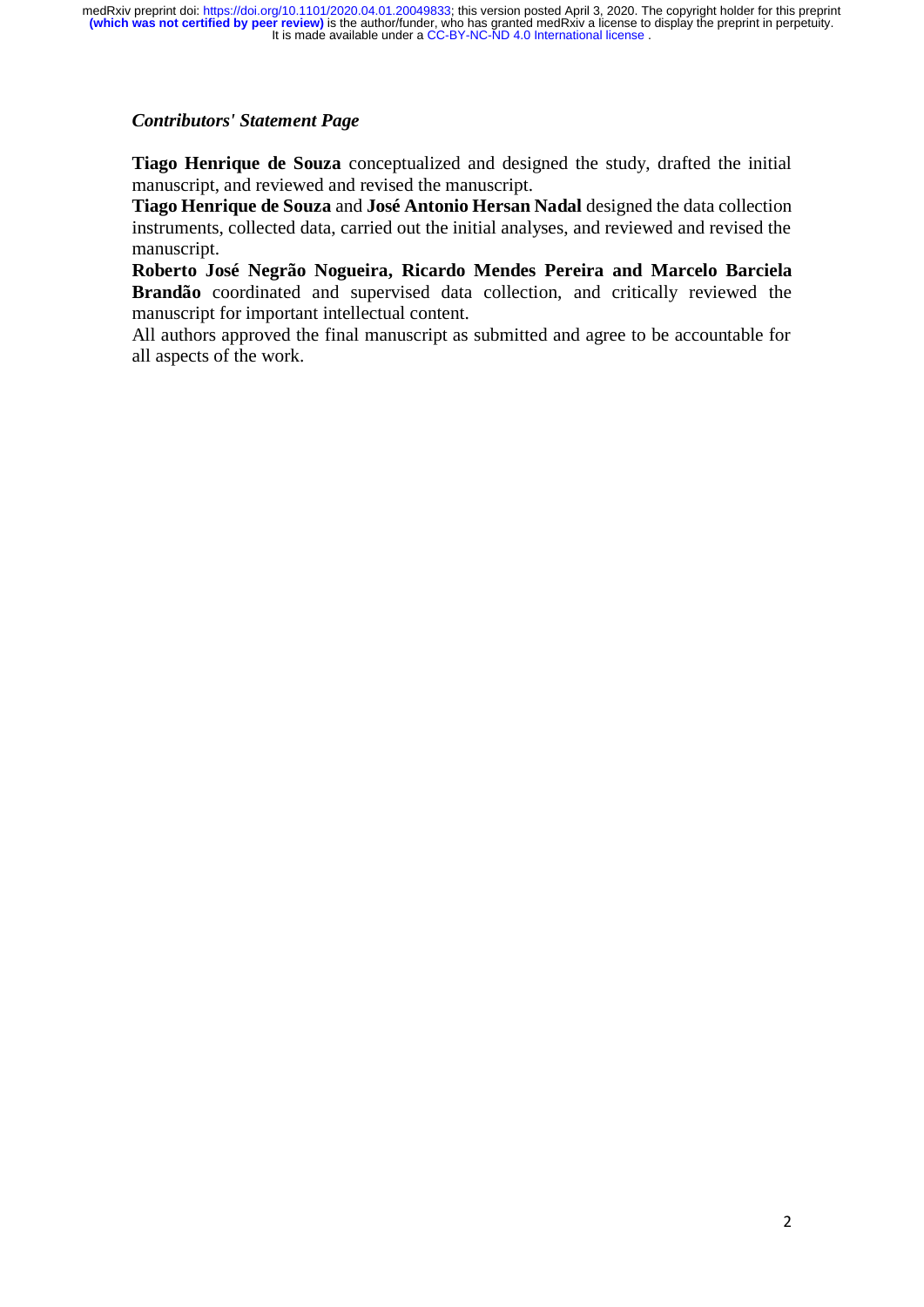# *ABSTRACT*

**Context:** The coronavirus disease 2019 (COVID-19) outbreak is an unprecedented global public health challenge, leading to thousands of deaths every day worldwide. Despite the epidemiological importance, clinical patterns of children with COVID-19 remain unclear. **Objective:** To describe the clinical, laboratorial and radiological characteristics of children with COVID-19.

**Data Sources:** The Medline database was searched between December 1<sup>st</sup> 2019 and March 30<sup>th</sup> 2020.

**Study Selection:** Inclusion criteria were: (1) studied patients younger than 18 years old; (2) presented original data from cases of COVID-19 confirmed by reverse-transcription polymerase chain reaction; and (3) contained descriptions of clinical manifestations, laboratory tests or radiological examinations.

**Data Extraction:** Number of cases, gender, age, clinical manifestations, laboratory tests, radiological examinations and outcomes.

**Results:** A total of 34 studies (1,118 cases) were included. From all the cases, 1,111 had their severity classified: 14.3% were asymptomatic, 36.4% were mild, 46.0% were moderate, 2.2% were severe and 1.2% were critical. The most prevalent symptom was fever (16.3%), followed by cough (14.4%), nasal symptoms (3.6%), diarrhea (2.7%) and nausea/vomiting (2.5%). One hundred forty-five (12.9%) children were diagnosed with pneumonia and 43 (3.8%) upper airway infections were reported. Reduced lymphocyte count were reported in 13.1% of cases. Abnormalities on computed tomography was reported in 62.7% of cases. The most prevalent abnormalities reported were ground glass opacities, patchy shadows and consolidations. Only one death was reported.

**Conclusions:** Clinical manifestations of children with COVID-19 differ widely from adults cases. Fever and respiratory symptoms should not be considered a hallmark of COVID-19 in children.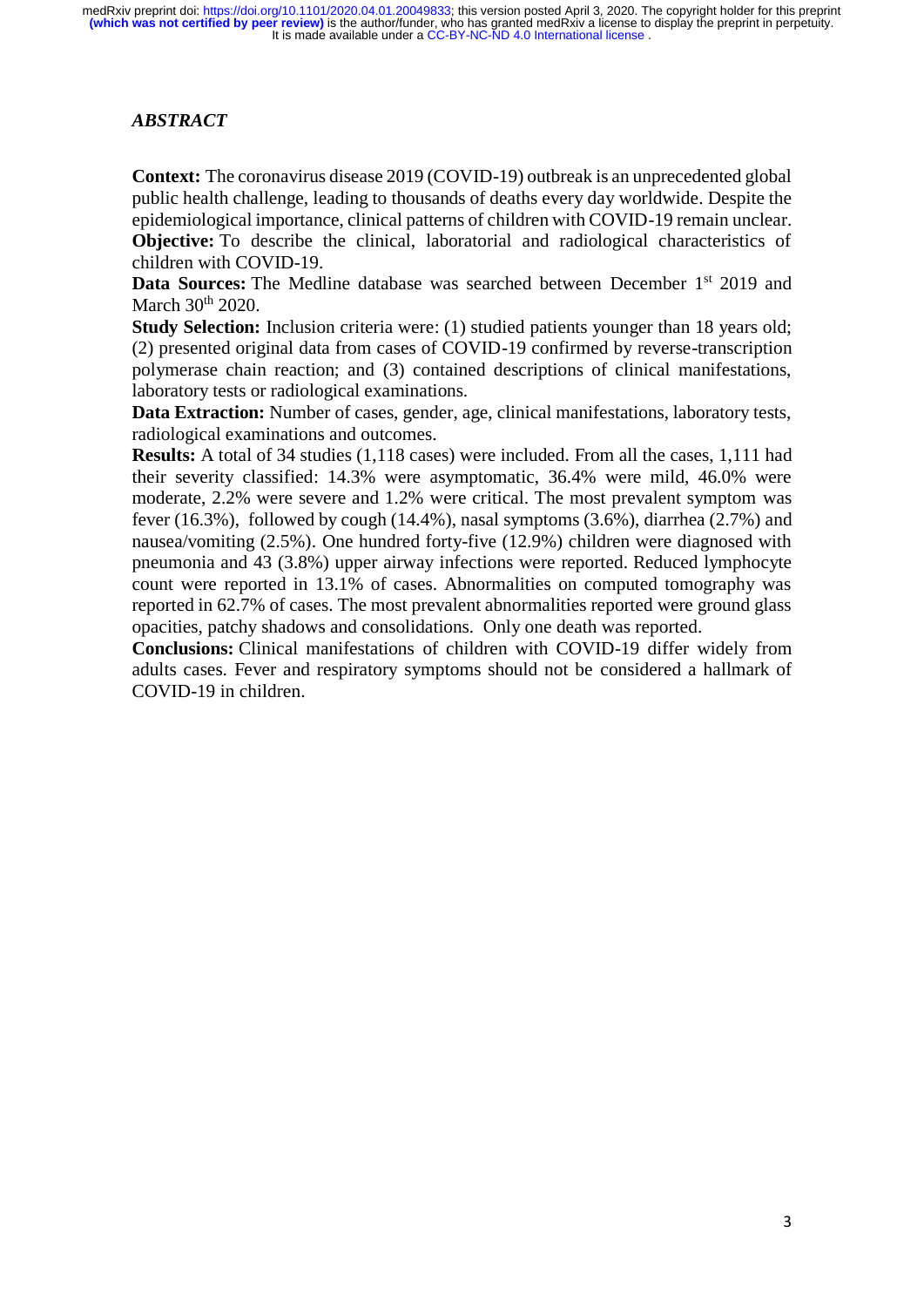It is made available under a [CC-BY-NC-ND 4.0 International license](http://creativecommons.org/licenses/by-nc-nd/4.0/) . medRxiv preprint doi: [https://doi.org/10.1101/2020.04.01.20049833;](https://doi.org/10.1101/2020.04.01.20049833) this version posted April 3, 2020. The copyright holder for this preprint<br>(which was not certified by peer review) is the author/funder, who has granted me

### *INTRODUCTION*

 In late December 2019, Chinese authorities informed the World Health Organization (WHO) that, due to unknown cause, an outbreak of pneumonia emerged in Wuhan, Hubei province. On January 7, 2020, a new type of coronavirus (severe acute respiratory syndrome coronavirus 2, SARS-CoV-2) was isolated and few days after the disease has been named "coronavirus disease 2019" (abbreviated "COVID-19"). The first death caused by COVID-19 was on January 9, 2020, in Wuhan and since then more than  $370,000$  cases and 16,000 deaths occurred worldwide.<sup>1</sup> Nowadays, the death toll in Italy has exceeded double the number registered in China and the United States became the new COVID-19 epicenter.

 In spite of stepped-up efforts to contain the pandemic, the number of affected patients and the death toll continue to rise. Elderly patients infected with SARS-CoV-2 are at high risk to have severe acute respiratory syndrome, complications and death. $2$  Due to unknown reasons, children with COVID-19 appear to have a milder clinical course compared to adults, and reports of death are scarce.<sup>3,4</sup> However, pediatric population may play a major role in community spread of SARS-CoV-2. In addition to viral shedding in nasal secretions, there is evidence of fecal shedding for several weeks after diagnosis, which poses a challenge for infection control.<sup>5</sup>

Despite the epidemiological importance, clinical patterns of children with COVID-19 remain unclear. The WHO recommends testing all suspected cases, however,

4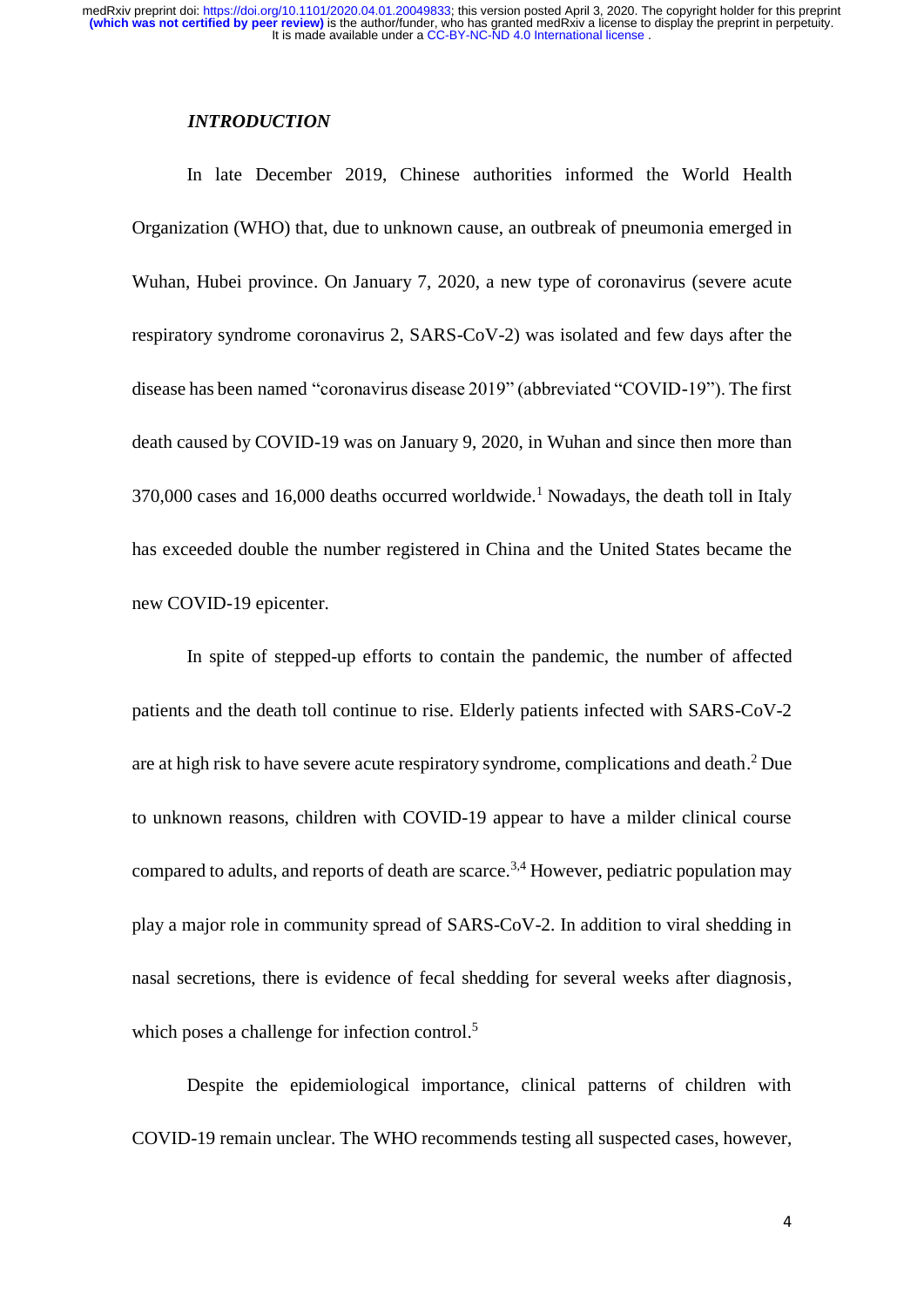children infected with SARS-CoV-2 may not meet all the criteria required in the suspected case definition.<sup>6</sup> The objective of this study is to describe the clinical, laboratorial and radiological characteristics of children with COVID-19 reported in the literature.

### *METHODS*

This review was performed in accordance with the Preferred Reporting Items for Systematic and Meta-Analysis (PRISMA) statement.<sup>7,8</sup> The Medline database was searched using the following search strategy: ((((covid-19) OR coronavirus) OR SARS-CoV-2)) AND (((((((pediatrics) OR children) OR neonates) OR child) OR neonate) OR infant) OR infants). No language restrictions were applied. Articles published between December  $1<sup>st</sup>$  2019 and March  $25<sup>th</sup>$  2020 were evaluated for inclusion. No attempts were made to contact the study authors for identifying missing and confusing data. A manual search of the references found in the selected articles and reviews was also performed.

#### *Study Selection*

Two authors (THS and JAN) screened the titles and abstracts independently and in duplicate for potential eligibility. They subsequently read the full texts to determine final eligibility. Discrepancies were resolved through discussion and consensus, and if necessary, the assistance of a third author (MBB) was sought.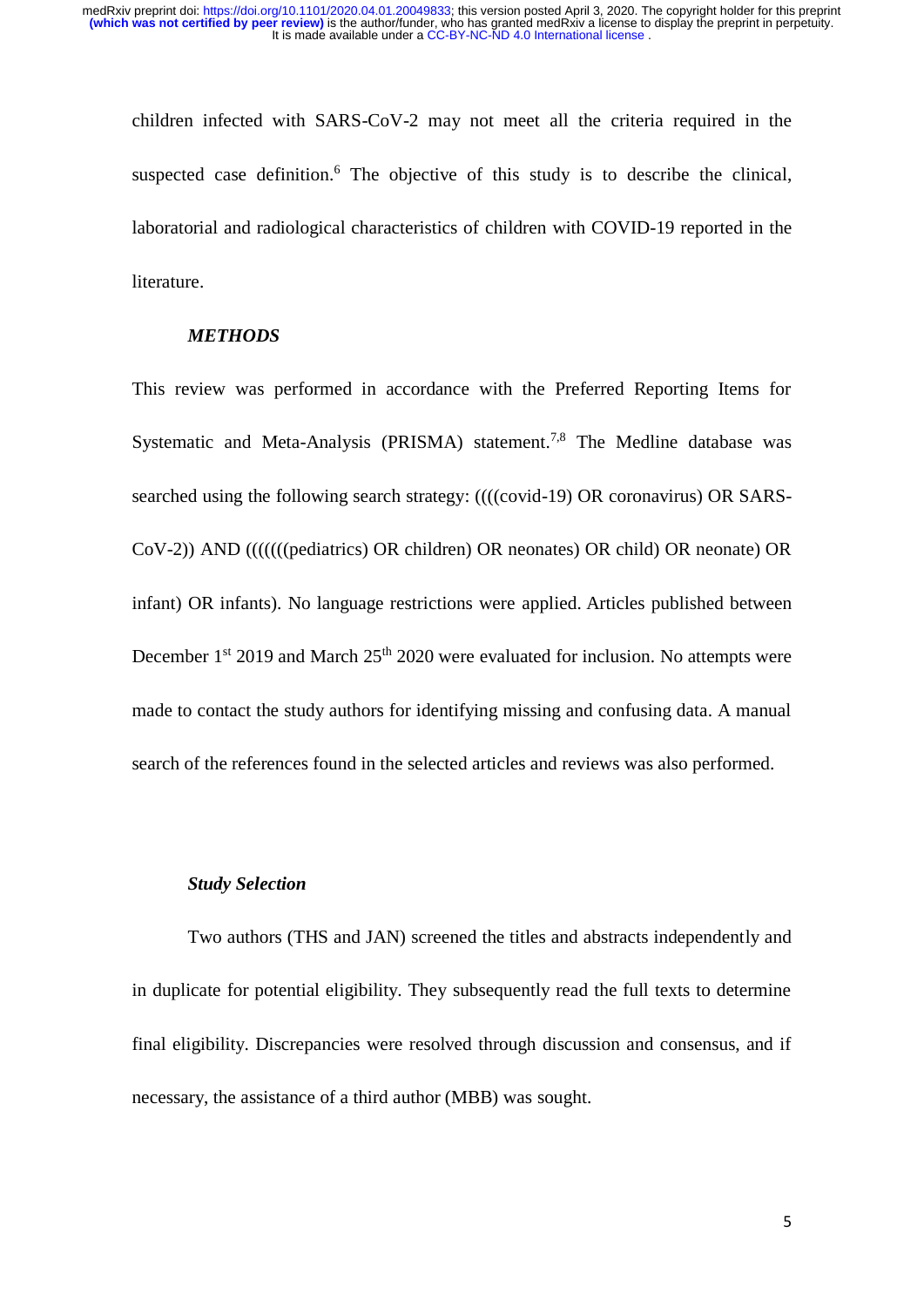Eligible studies fulfilled the following criteria: (1) studied patients younger than 18 years old; (2) presented original data from cases of COVID-19 confirmed by reversetranscription polymerase chain reaction; (3) contained descriptions of clinical manifestations, laboratory tests or radiological examinations.

## *Data Extraction*

A structured data extraction form was piloted and then used to extract data from the reports of all included studies in duplicate and independently by two authors (THS and JAN). Discrepancies in extracted data were resolved through discussion. The following data were extracted, when available, from each elected article: first author, publication year, study design, number of cases, gender, age, clinical manifestations, laboratory tests, radiological examinations and outcomes (discharged, still hospitalized or death).

When sufficient data was reported, the cases were classified into the following clinical types:<sup>9</sup>

- 1. Asymptomatic infection: without any clinical symptoms and signs and the chest imaging is normal, while the SARS-CoV-2 nucleic acid test was positive or the serum-specific antibody was retrospectively diagnosed as infection.
- 2. Mild: symptoms of acute upper respiratory tract infection, including fever, fatigue, myalgia, cough, sore throat, runny nose, and sneezing. Physical examination shows congestion of the pharynx and no auscultatory abnormalities. Some cases may have no fever, or have only digestive symptoms such as nausea, vomiting, abdominal pain and diarrhea.
- 3. Moderate: presented as pneumonia. Frequent fever and cough, mostly dry cough, followed by productive cough , some may have wheezing, but no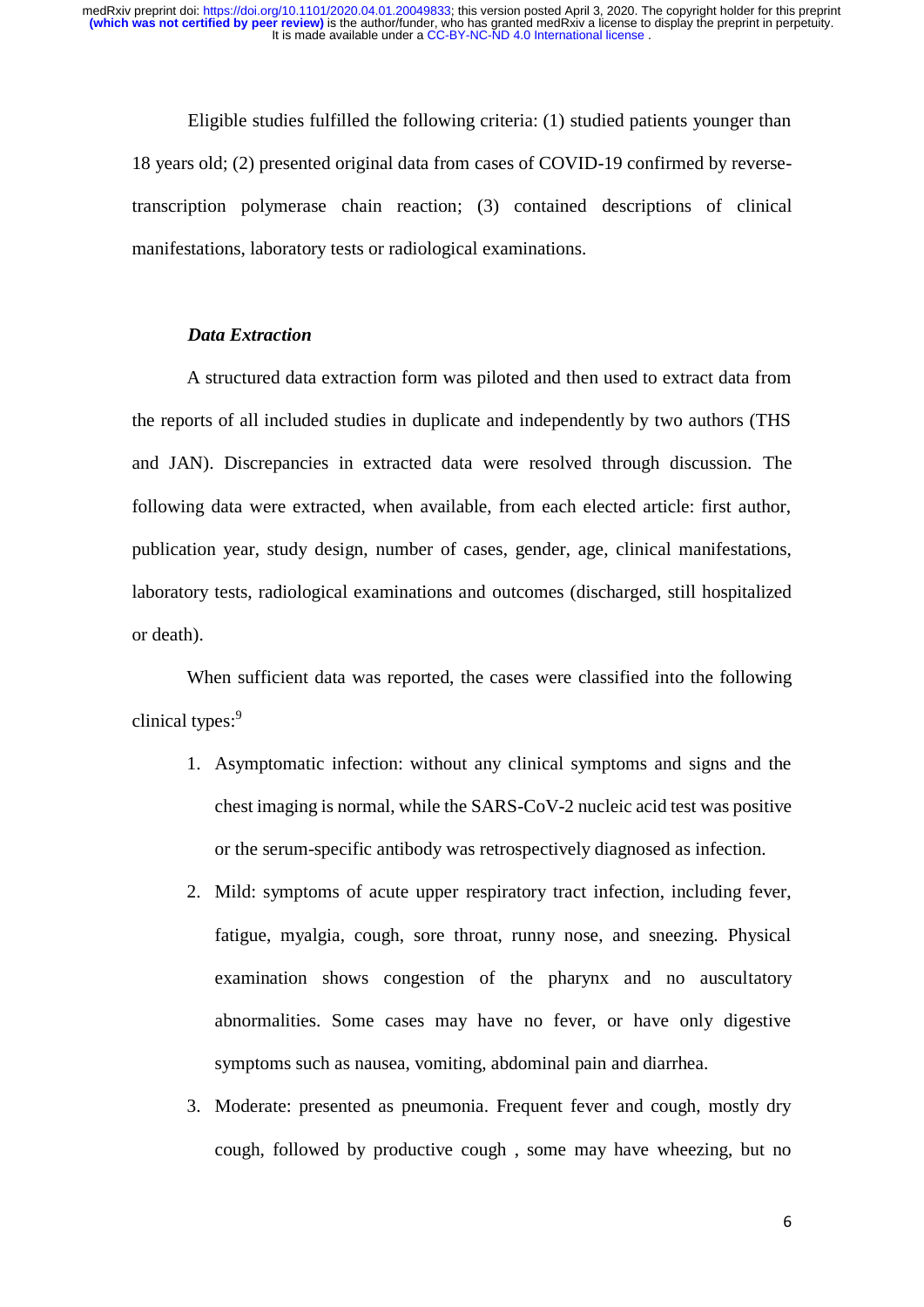obvious hypoxemia such as shortness of breath, and lungs can hear sputum or dry snoring and / or wet snoring. Some cases may have no clinical signs and symptoms, but chest computed tomography (CT) shows lung lesions, which are subclinical.

- 4. Severe: Early respiratory symptoms such as fever and cough, may be accompanied by gastrointestinal symptoms such as diarrhea. The disease usually progresses around 1 week, and dyspnea occurs, with central cyanosis. Oxygen saturation is less than 92%, with other hypoxia manifestations.
- 5. Critical: Children can quickly progress to acute respiratory distress syndrome (ARDS) or respiratory failure, and may also have shock, encephalopathy, myocardial injury or heart failure, coagulation dysfunction, and acute kidney injury, including multiple organ dysfunction. Can be life threatening.

## *RESULTS*

#### *Study Selection and Characteristics*

Of 205 potentially relevant articles identified by the search strategy, 34 met the inclusion criteria. A total of 1112 descriptions of pediatric cases  $3,5,10-37$  and 6 neonate  $\text{cases}^{38-41}$  of COVID-19 were obtained, being that 639 were males 477 were females, and 2 were not disclosed. The flow diagram (**Figure 1**) summarizes the steps followed to identify the studies meeting the inclusion criteria.

Sixteen studies were case reports,<sup>12–19,21,24,25,28,30,38–40</sup> 11 were case series<sup>5,10,11,22,23,26,27,35–37,41</sup> and 6 were retrospective studies.<sup>3,20,29,31–34</sup> With the exception of 5 multicenter studies,  $5,20,29,31,32$  all others were unicentric studies. Thirty-one studies were conducted in China,  $3,5,10-14,16-20,22,23,25-41$  1 in Singapore,  $21$  1 in Korea,  $15$  and 1 in Vietnam.<sup>24</sup>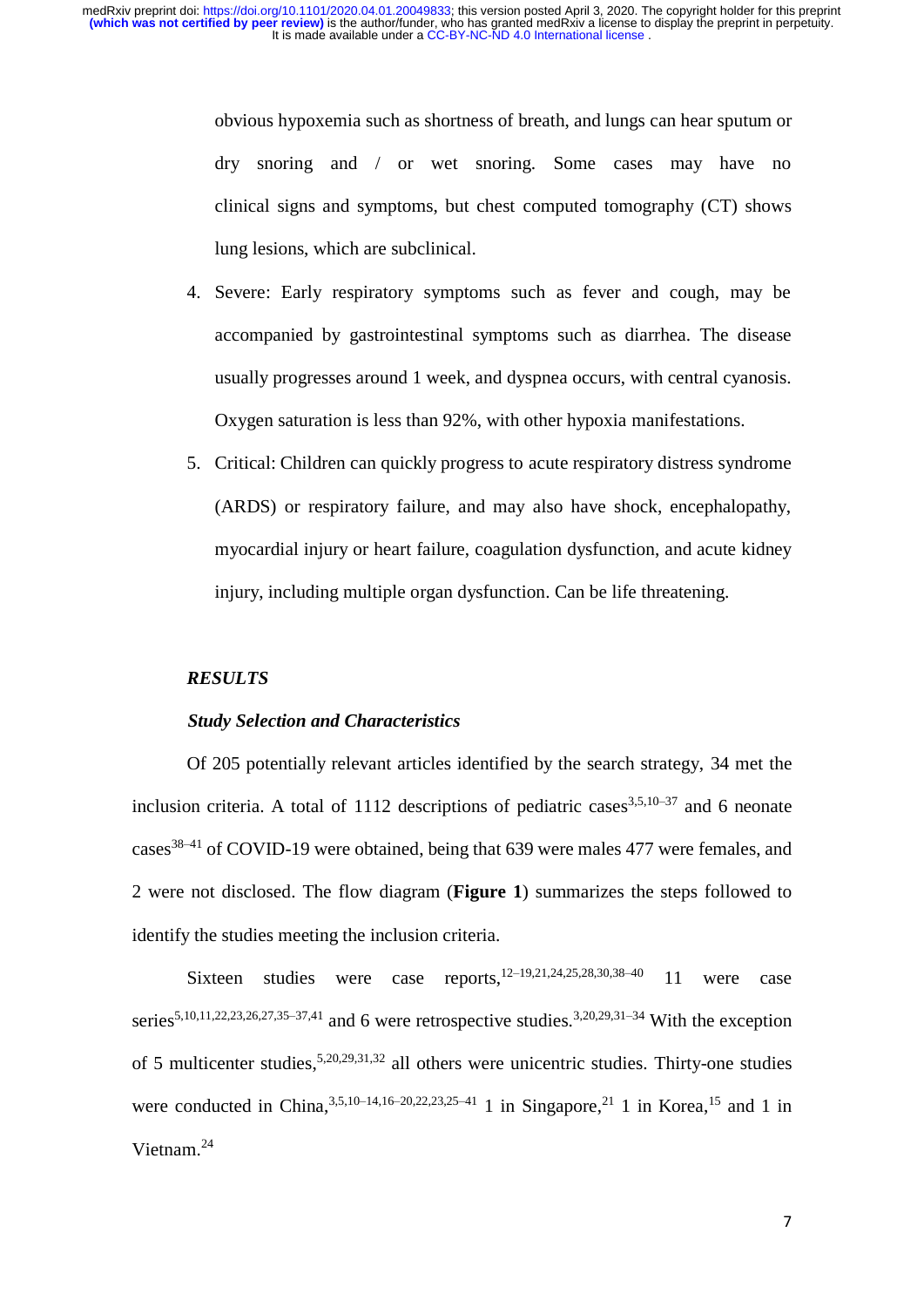It is made available under a [CC-BY-NC-ND 4.0 International license](http://creativecommons.org/licenses/by-nc-nd/4.0/) . medRxiv preprint doi: [https://doi.org/10.1101/2020.04.01.20049833;](https://doi.org/10.1101/2020.04.01.20049833) this version posted April 3, 2020. The copyright holder for this preprint<br>(which was not certified by peer review) is the author/funder, who has granted me

### *Severity of illness*

A total of 1111 cases had their severity classified based on the reported clinical data. One hundred fifty-nine (14.3%) cases were asymptomatic, 404 (36.4%) were mild, 511 (46.0%) were moderate, 24 (2.2%) were severe and 13 (1.2%) were critical cases. **Table 1** summarizes the severity of illness reported in each included study.

### *Clinical manifestations*

The most prevalent symptom was fever, reported in 16.3% of the cases, followed by cough (14.4%), nasal symptoms (3.6%), diarrhea (2.7%), nausea/vomiting (2.5%), fatigue (1.8%) and respiratory distress (1.1%). One hundred forty-five (12.9%) children were diagnosed with pneumonia and 43 (3.8%) upper airway infections were reported. Amongst the most common clinical signs described were pharyngeal erythema (7.1%), tachycardia (6.4%) and tachypnea (4.6%) on admission. All the clinical manifestations reported in the selected studies and their relative frequencies are described in **Table 2**. All clinical manifestations described in each study are presented in **eTable 1** in the Supplement.

#### *Laboratorial characteristics*

Twenty-five studies detailed the white blood cell count of 168 cases.10,11,13–19,21– 31,33,34,36–40 Of these, 12 (7.1%) were elevated, 29 (17.2%) were decreased, and 127 (75.6%) were within normal ranges. Normal or elevated lymphocytes count were detailed in 24 studies, involving  $148$  cases.<sup>11,13–19,21–31,33,36–40</sup> Normal lymphocyte count were reported in 68.9% and elevated in 12.2% of cases. Reduced lymphocyte count were reported in 45 of 344 (13.1%) cases.<sup>3,11,13–19,21–33,36–40</sup>. Zheng et al reported a median white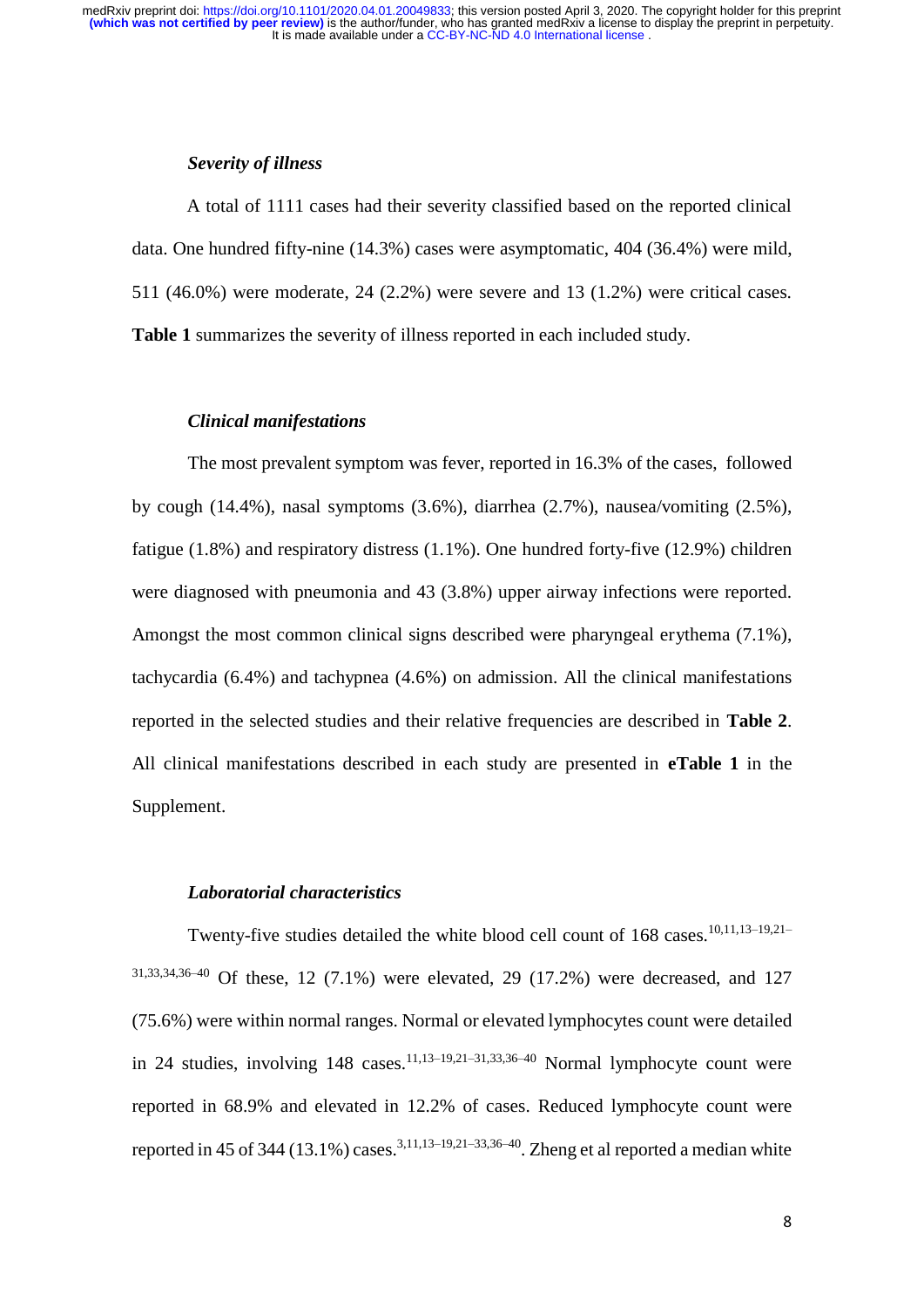blood cell count of  $6.2 \times 10^9$ /L [interquartile range (IQR) 4.30–9.85] and median lymphocyte count of  $2.19 \times 10^9$ /L (IQR 1.15–3.31) of 25 pediatric patients.

Normal or elevated platelet count were detailed in 12 studies, involving 27 cases.<sup>15–17,19,22,24–26,28,30,36,38</sup> Normal platelet count were reported in 81.5% (22/27) and elevated in 3.7% (1/27) of cases. Increased platelet count were reported in 6 of 58 (10.3%) cases.15–17,19,22,24–26,28,30,31,36,38

*Elevated C-reactive protein (CRP) levels were described in 59 of 300 cases* (19.6%), reported in 22 studies.3,11–16,18,19,22,24–31,33,36,38,39. Zheng et al reported a median CRP level of 15.5 mg/dL (IQR 0.93-25.04) in 25 cases, and Cai et al. a median of 7.5 mg/dL in 10 cases.

Procalcitonin levels were elevated in 139 of 275 cases (50.5%), reported in 14 studies.<sup>3,16,18,19,24,26,29–31,33,36,38–40</sup> Cai et al reported a median procalcitonin level of 0.07 ng/dL in 10 cases.

Increased liver enzymes were described in 56 of 288 cases (19.4%), reported in 16 studies.3,13,16,19,22,24,26–31,33,36,38,40 Zheng et al reported a median of 12 U/L in 25 cases, and Cai et al. a median alanine aminotransferase and aspartate aminotransferase level of 18.5 U/L and 27.7 U/L, respectively, in 10 cases.

Co-infections with other pathogens were reported in 5 studies.<sup>11,27,32,33,36</sup> Two patients were reported with influenza A, 5 with influenza B, 3 with respiratory syncytial virus (RSV), 1 with cytomegalovirus, 7 with *Mycoplasma pneumoniae* and 1 with *Enterobacter aerogenes*.

#### *Radiological features*

Twenty-five studies reported 180 cases which underwent chest CT.3,10,19,22,23,25,27–  $29,31-33,11,34,36-39,12-18$  One hundred thirteen (62.7%) CT scans presented abnormalities. The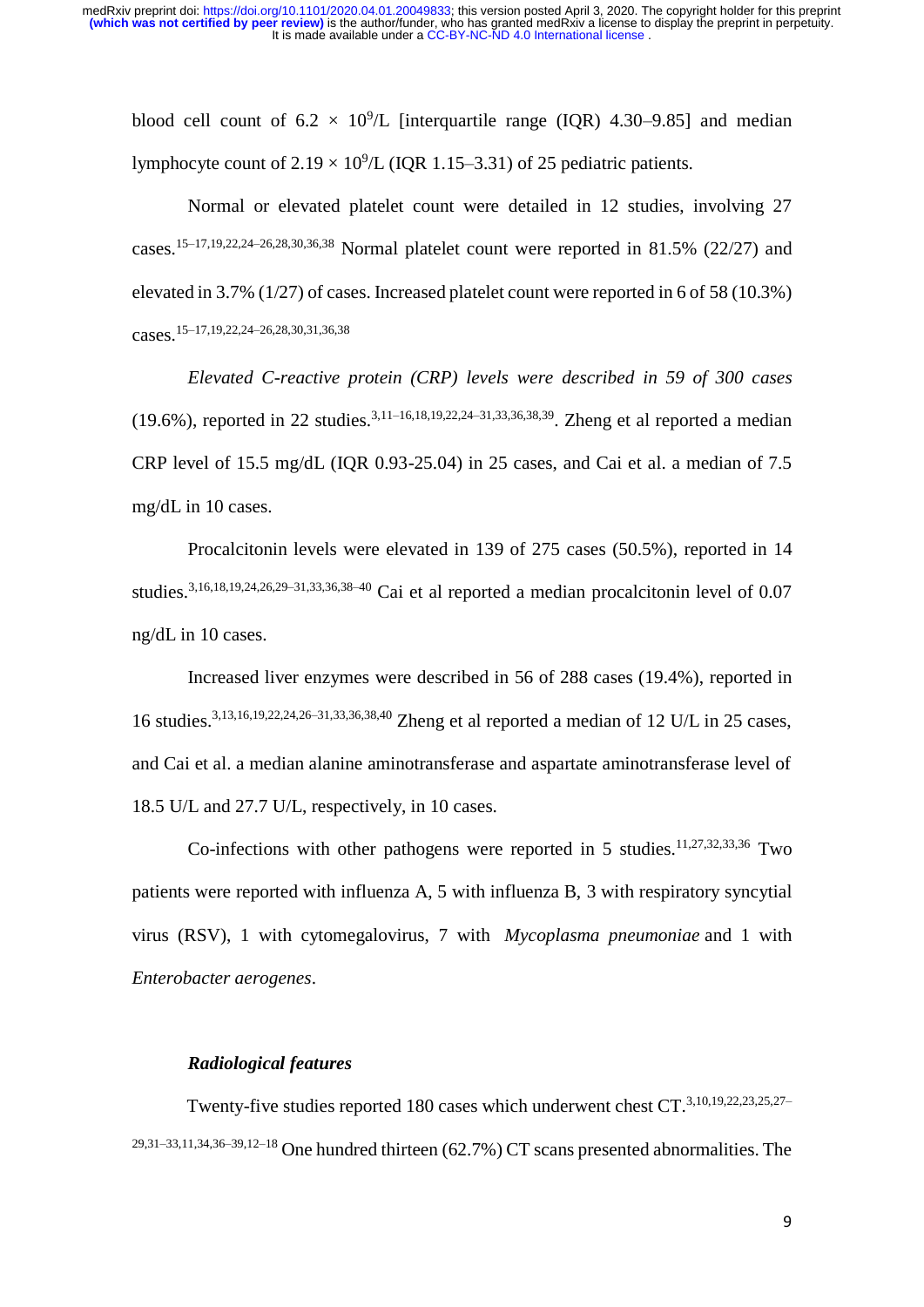most prevalent abnormalities reported were ground glass opacities, patchy shadows and consolidations. In the study of Lu et al. involving 171 cases, ground glass opacities and patchy shadowings were observed in 32.7% and 31% of cases, respectively.<sup>3</sup> Pleural effusion was observed in a 2-month-old child with simultaneus RSV and SARS-CoV-2 infections.<sup>11</sup>

#### *Outcomes*

 Clinical outcomes of death, discharged or still hospitalized were described for 365 cases in 28 studies.<sup>3,5,19,21,22,24,26–31,10,32–34,36–39,41,12–18</sup> Of these, 62 cases were still hospitalized when studies were submitted, 302 were discharged and 1 died.

## *DISCUSSION*

In our study, we described the main clinical, laboratorial and radiological characteristics of children infected with SARS-CoV-2 reported in the literature. It was observed that only a small proportion of infected children became severely or critically ill. About half of the children with COVID-19 were asymptomatic or mild cases, and several were classified as moderate due to radiological abnormalities in spite of their mild clinical manifestations. The prognosis seems to be very good, with recovery described in the vast majority of reported cases. Only one death was reported in the included studies, a 10-month-old child with intussusception.<sup>3</sup>

Since COVID-19 has a favorable clinical course in children, the importance of pediatric cases is mainly due to epidemiological issues. Despite being mild or asymptomatic cases, prolonged viral shedding in stool and nasal secretions made children facilitators of viral transmission.<sup>5,42</sup> In the study of Xu et al., eight of ten children with SARS-CoV02 had persistently positive rectal swabs even after their nasopharyngeal tests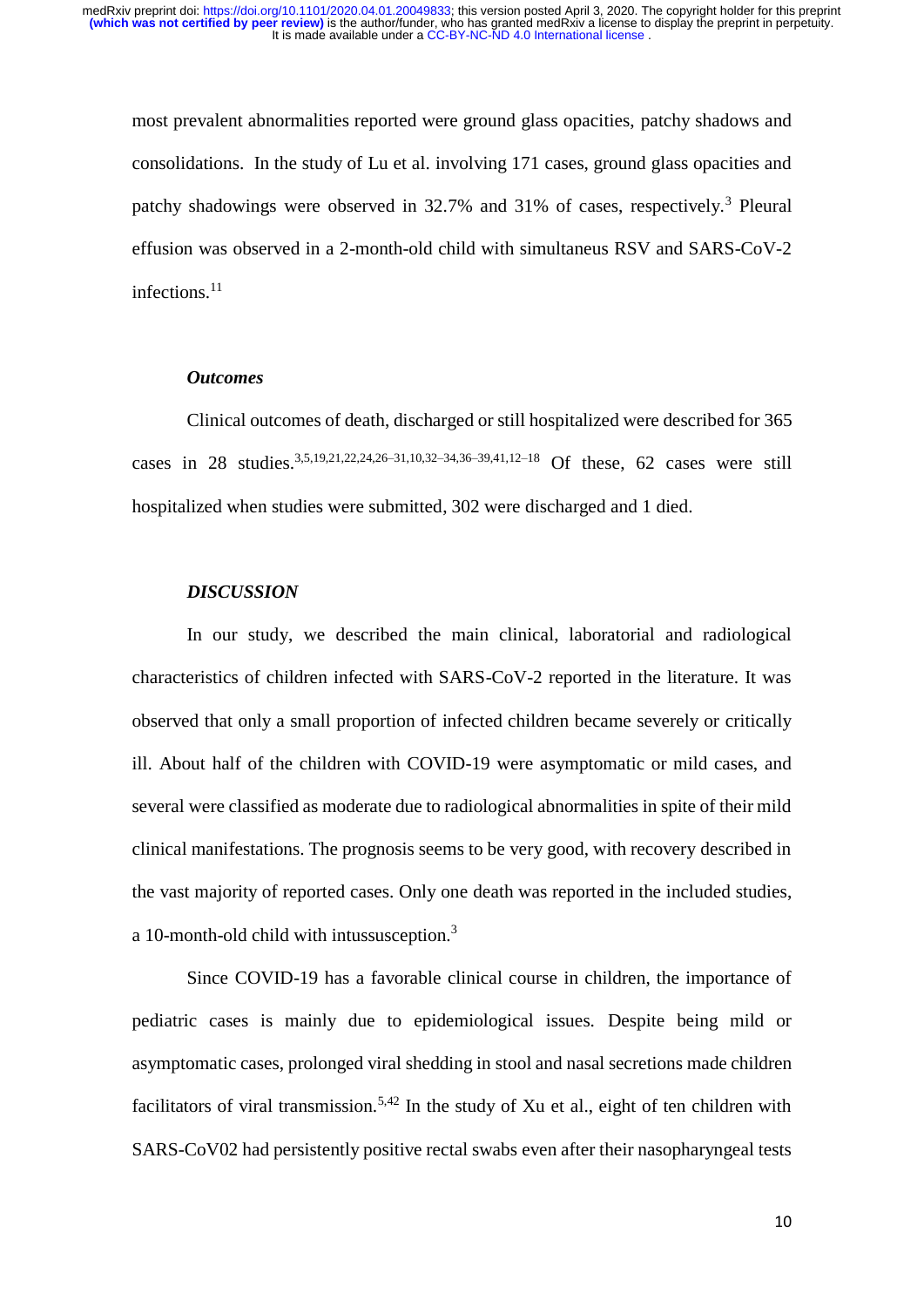were negative.<sup>42</sup> This raises concerns about the possibility of a fecal–oral route of transmission. The role of children in the transmission chain needs to be urgently clarified to establish social and public health policies for the protection of vulnerable populations, such as the elderly and people with comorbidities.

Testing people who meet the COVID-19 suspected case definition is essential for clinical management and outbreak control. The Centers for Disease Control and Prevention (CDC) recommends that clinicians should decide to test patients based on the presence of signs and symptoms compatible with COVID-19. The WHO, CDC and several other government health agencies emphasize fever and respiratory symptoms in the criteria for suspected cases, however, we observed in our study that only 16.3% of pediatric cases had fever.43,44 Since many are asymptomatic or mild cases, children certainly are not tested as often as adults, leading to an underestimate of the true numbers of infected people and increased transmission of the virus.

Guan et al. demonstrated pronounced lymphopenia in adults with COVID-19, especially in severe cases, where the observed prevalence was 96.1%.<sup>4</sup> Some authors even suggest that lymphopenia is a predictor of prognosis in adult patients with COVID-19.<sup>45</sup>t In our study, decreased lymphocyte count was described in only 13.1% of infected children, in contrast with adults, in which 80% of the non-severe cases have lymphopenia. With this, lymphopenia may not be a reliable indicator of COVID-19 in children.

Similarly to adults, the most prevalent abnormalities on chest CT of children with COVID-19 were ground glass opacities and patchy shadowings. However, while 86.2% of adults cases presented any abnormalities on chest CT, the same occurred in only 62.7% of children in the selected studies. Descriptions of chest x-rays of pediatric cases are scarce and would be usefull for resource-limited settings.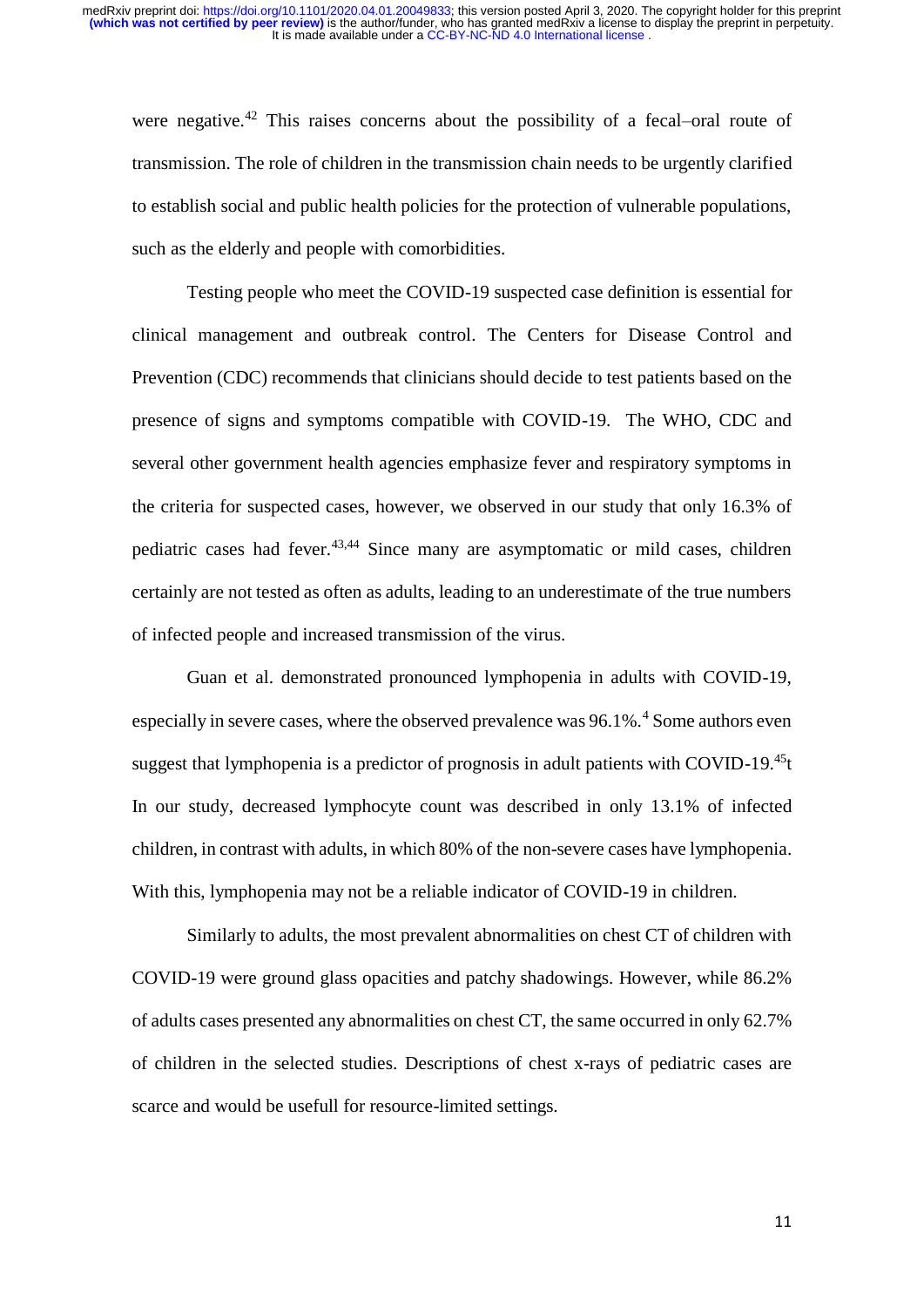Our study has some limitations. Firstly, data from the same patient may have been presented in more than one included study. Secondly, the majority of data are from China, and may not be generalized for other populations.

## *CONCLUSION*

Most children with COVID-19 have a favorable clinical course and their clinical manifestations differ widely from adults cases. Fever and respiratory symptoms should not be considered a hallmark of COVID-19 in children. With this, pediatricians should have a high level of clinical suspicion to diagnose children infected with SARS-Cov-2, as the majority of pediatric cases are asymptomatic or mild. Regardless of the favorable prognosis, it is important that the child's role in the contamination chain is precisely established and considered.

## *REFERENCES*

- 1. World Health Organization. *Coronavirus Disease 2019 (COVID-19): Situation Report - 64*.; 2020. https://www.who.int/emergencies/diseases/novel-coronavirus-2019/situation-reports/.
- 2. Arentz M, Yim E, Klaff L, et al. Characteristics and outcomes of 21 critically Ill patients with COVID-19 in washington state. *JAMA*. March 2020. doi:10.1001/jama.2020.4326
- 3. Lu X, Zhang L, Du H, et al. SARS-CoV-2 Infection in Children. *N Engl J Med*. March 2020. doi:10.1056/NEJMc2005073
- 4. Guan W, Ni Z, Hu Y, et al. Clinical characteristics of coronavirus disease 2019 in china. *N Engl J Med*. February 2020. doi:10.1056/NEJMoa2002032
- 5. Cai J, Xu J, Lin D, et al. A case series of children with 2019 novel coronavirus infection: clinical and epidemiological features. *Clin Infect Dis*. February 2020. doi:10.1093/cid/ciaa198
- 6. Wang Y, Liu Y, Liu L, Wang X, Luo N, Ling L. Clinical outcome of 55 asymptomatic cases at the time of hospital admission infected with SARS-Coronavirus-2 in Shenzhen, China. *J Infect Dis*. March 2020. doi:10.1093/infdis/jiaa119
- 7. Liberati A, Altman DG, Tetzlaff J, et al. The PRISMA statement for reporting systematic reviews and meta-analyses of studies that evaluate health care interventions: Explanation and elaboration. *PLoS Med*. 2009;6(7):1-28.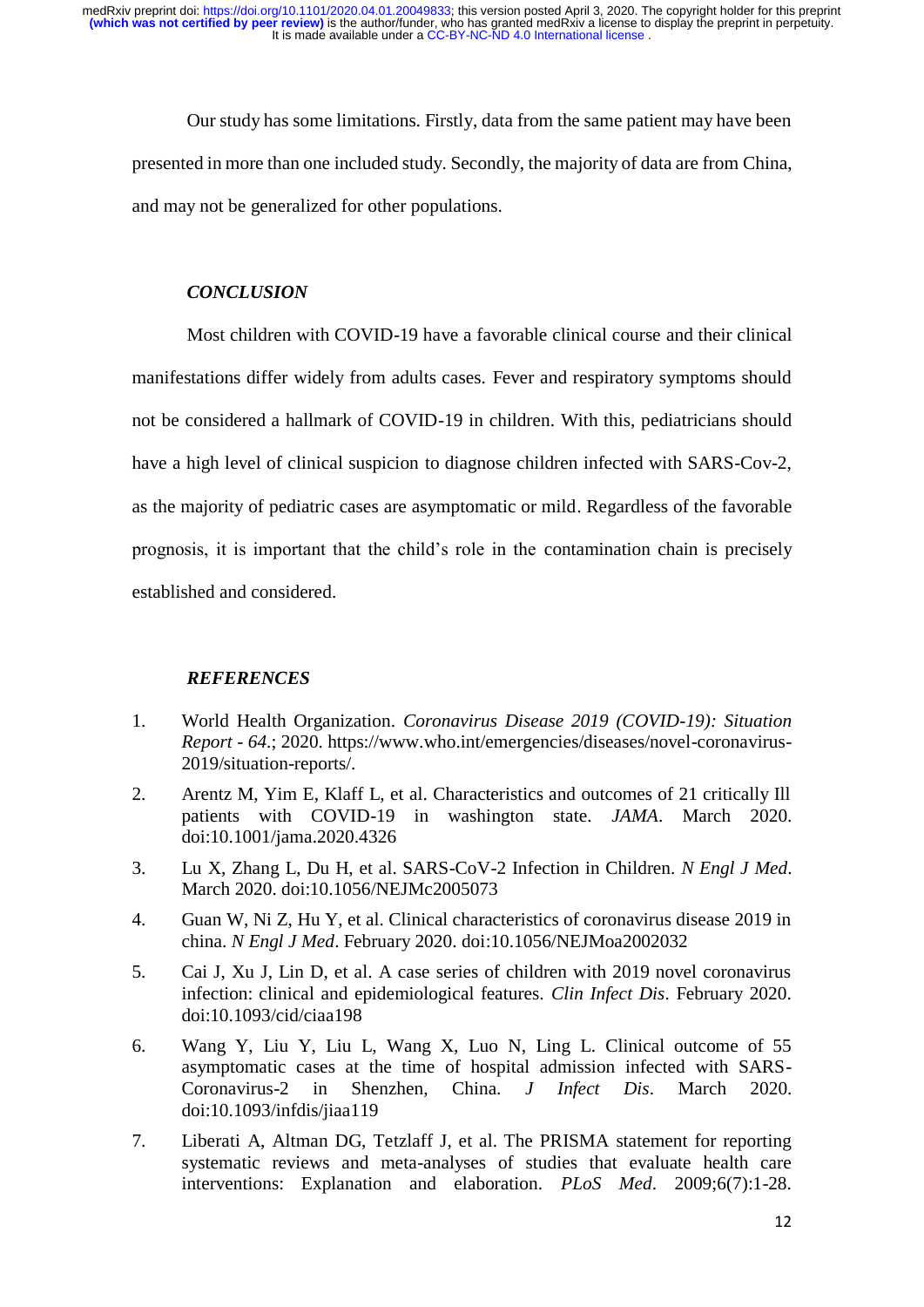It is made available under a [CC-BY-NC-ND 4.0 International license](http://creativecommons.org/licenses/by-nc-nd/4.0/) . medRxiv preprint doi: [https://doi.org/10.1101/2020.04.01.20049833;](https://doi.org/10.1101/2020.04.01.20049833) this version posted April 3, 2020. The copyright holder for this preprint<br>(which was not certified by peer review) is the author/funder, who has granted me

doi:10.1371/journal.pmed.1000100

- 8. Moher D, Liberati A, Tetzlaff J, et al. Preferred reporting items for systematic reviews and meta-analyses: The PRISMA statement. *PLoS Med*. 2009;6(7):1-6. doi:10.1371/journal.pmed.1000097
- 9. The Society of Pediatrics Chinese Medical Association, the Editorial Board Chinese Journal of Pediatrics. Recommendations for the diagnosis, prevention and control of the 2019 novel coronavirus infection in children (first interim edition). *Chinese J Pediatr*. 2020;58(0):E004. doi:10.3760/cma.j.issn.0578- 1310.2020.0004
- 10. Hu Z, Song C, Xu C, et al. Clinical characteristics of 24 asymptomatic infections with COVID-19 screened among close contacts in Nanjing, China. *Sci China Life Sci*. 2020. doi:10.1007/s11427-020-1661-4
- 11. Liu H, Liu F, Li J, Zhang T, Wang D, Lan W. Clinical and CT imaging features of the COVID-19 pneumonia: Focus on pregnant women and children. *J Infect*. March 2020. doi:10.1016/j.jinf.2020.03.007
- 12. Lou XX, Shi CX, Zhou CC, Tian YS. Three children who recovered from novel coronavirus 2019 pneumonia. *J Paediatr Child Health*. March 2020. doi:10.1111/jpc.14871
- 13. Li Y, Guo F, Cao Y, Li L, Guo Y. Insight into COVID-2019 for pediatricians. *Pediatr Pulmonol*. March 2020. doi:10.1002/ppul.24734
- 14. Ji L-N, Chao S, Wang Y-J, et al. Clinical features of pediatric patients with COVID-19: a report of two family cluster cases. *World J Pediatr*. 2020. doi:10.1007/s12519-020-00356-2
- 15. Park JY, Han MS, Park KU, Kim JY, Choi EH. First pediatric case of coronavirus disease 2019 in Korea. *J Korean Med Sci*. 2020;35(11). https://doi.org/10.3346/jkms.2020.35.e124.
- 16. Cui Y, Tian M, Huang D, et al. A 55-day-old female infant infected with COVID 19: presenting with pneumonia, liver injury, and heart damage. *J Infect Dis*. March 2020. doi:10.1093/infdis/jiaa113
- 17. Tang A, Tong Z, Wang H, et al. Detection of novel coronavirus by RT-PCR in stool specimen from asymptomatic child, China. *Emerg Infect Dis J*. 2020;26(6). doi:10.3201/eid2606.200301
- 18. Zhang YH, Lin DJ, Xiao MF, et al. 2019-novel coronavirus infection in a threemonth-old baby. *Zhonghua Er Ke Za Zhi*. 2020;58(0):E006. doi:10.3760/cma.j.issn.0578-1310.2020.0006
- 19. Chen F, Liu ZS, Zhang FR, et al. First case of severe childhood novel coronavirus pneumonia in China. *Zhonghua Er Ke Za Zhi*. 2020;58(0):E005. doi:10.3760/cma.j.issn.0578-1310.2020.0005
- 20. Dong Y, Xi Mo YH, Qi X, Jiang F, Jiang Z, Tong S. COVID-19 in children: initial characterization of the pediatric disease. *Pediatrics*. March 2020:e20200834. doi:10.1542/peds.2020-0834
- 21. Kam K, Yung CF, Cui L, et al. A well infant with coronavirus disease 2019 (COVID-19) with high viral load. *Clin Infect Dis*. February 2020. doi:10.1093/cid/ciaa201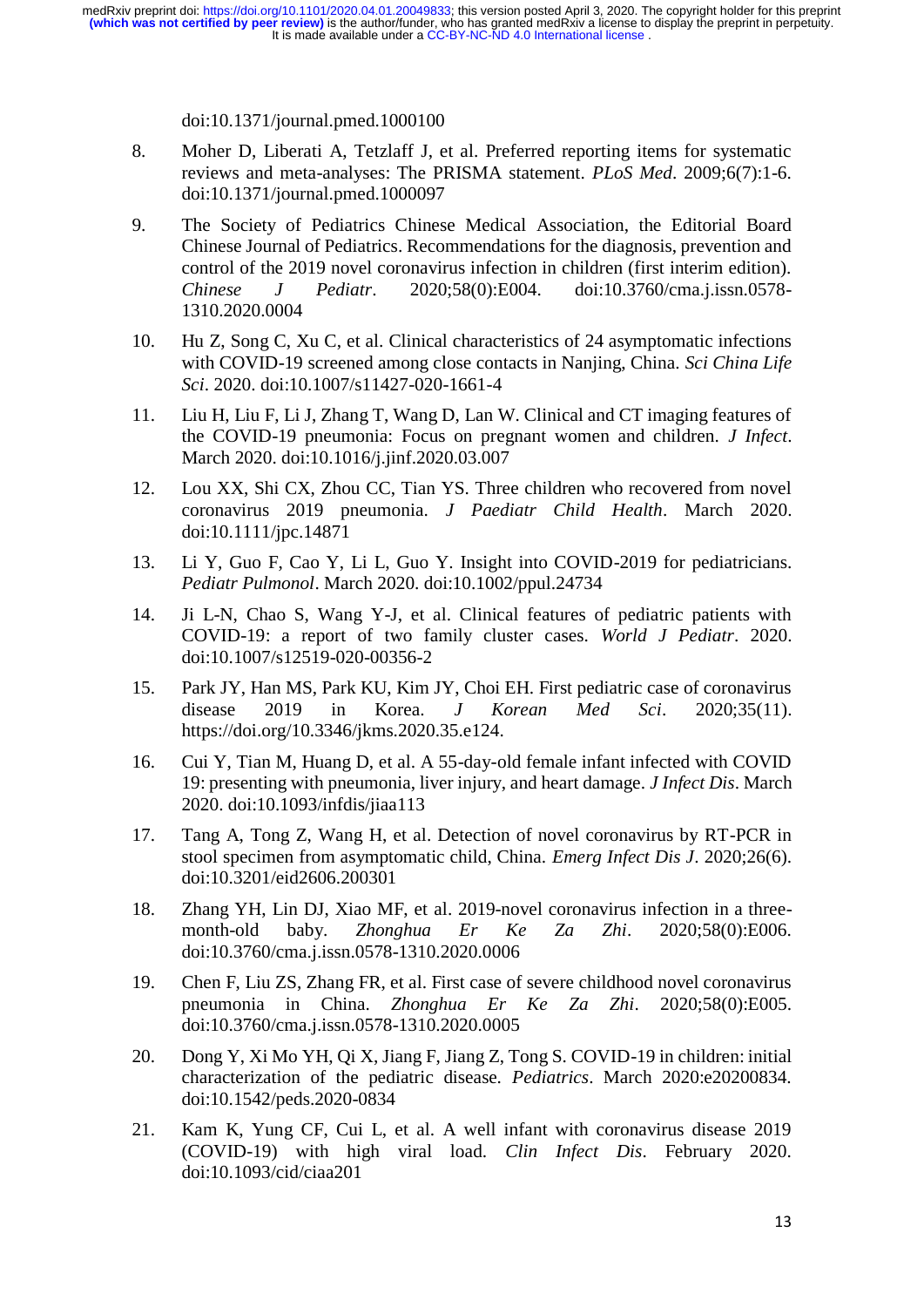- 22. Chan JF-W, Yuan S, Kok K-H, et al. A familial cluster of pneumonia associated with the 2019 novel coronavirus indicating person-to-person transmission: a study of a family cluster. *Lancet*. 2020;395(10223):514-523. doi:10.1016/S0140- 6736(20)30154-9
- 23. Liu M, Song Z, Xiao K. High-resolution computed tomography manifestations of 5 pediatric patients with 2019 novel coronavirus. *J Comput Assist Tomogr*. 2020. doi:10.1097/RCT.0000000000001023
- 24. Le HT, Nguyen L V, Tran DM, et al. The first infant case of COVID-19 acquired from a secondary transmission in Vietnam. *Lancet Child Adolesc Heal*. 2020. doi:10.1016/S2352-4642(20)30091-2
- 25. Pan X, Chen D, Xia Y, et al. Asymptomatic cases in a family cluster with SARS-CoV-2 infection. *Lancet Infect Dis*. 2020;20(4):410-411. doi:10.1016/S1473- 3099(20)30114-6
- 26. Su L, Ma X, Yu H, et al. The different clinical characteristics of corona virus disease cases between children and their families in China – the character of children with COVID-19. *Emerg Microbes Infect*. 2020;9(1):707-713. doi:10.1080/22221751.2020.1744483
- 27. Zhou Y, Yang G-D, Feng K, et al. Clinical features and chest CT findings of coronavirus disease 2019 in infants and young children. *Zhonghua Er Ke Za Zhi*. 2020;22(3):215-220.
- 28. Zhang G-X, Zhang A-M, Huang L, et al. Twin girls infected with SARS-CoV-2. *Zhonghua Er Ke Za Zhi*. 2020;22(3):221-225.
- 29. Qiu H, Wu J, Hong L, Luo Y, Song Q, Chen D. Clinical and epidemiological features of 36 children with coronavirus disease 2019 (COVID-19) in Zhejiang, China: an observational cohort study. *Lancet Infect Dis*. March 2020. doi:10.1016/S1473-3099(20)30198-5
- 30. Cai JH, Wang XS, Ge YL, et al. First case of 2019 novel coronavirus infection in children in Shanghai. *Zhonghua Er Ke Za Zhi*. 2020;58(0):E002. doi:10.3760/cma.j.issn.0578-1310.2020.0002
- 31. Wang D, Ju XL, Xie F, et al. Clinical analysis of 31 cases of 2019 novel coronavirus infection in children from six provinces (autonomous region) of northern China. *Zhonghua Er Ke Za Zhi*. 2020;58(4):E011. doi:10.3760/cma.j.cn112140-20200225-00138
- 32. Zheng F, Liao C, Fan Q, et al. Clinical characteristics of children with coronavirus disease 2019 in Hubei, China. *Curr Med Sci*. 2020. doi:10.1007/s11596-020-2172- 6
- 33. Xia W, Shao J, Guo Y, Peng X, Li Z, Hu D. Clinical and CT features in pediatric patients with COVID-19 infection: Different points from adults. *Pediatr Pulmonol*. 2020;n/a(n/a). doi:10.1002/ppul.24718
- 34. Feng K, Yun YX, Wang XF, et al. Analysis of CT features of 15 children with 2019 novel coronavirus infection. *Zhonghua Er Ke Za Zhi*. 2020;58(0):E007. doi:10.3760/cma.j.issn.0578-1310.2020.0007
- 35. Wei M, Yuan J, Liu Y, Fu T, Yu X, Zhang Z-J. Novel coronavirus infection in hospitalized infants under 1 year of age in China. *JAMA*. February 2020. doi:10.1001/jama.2020.2131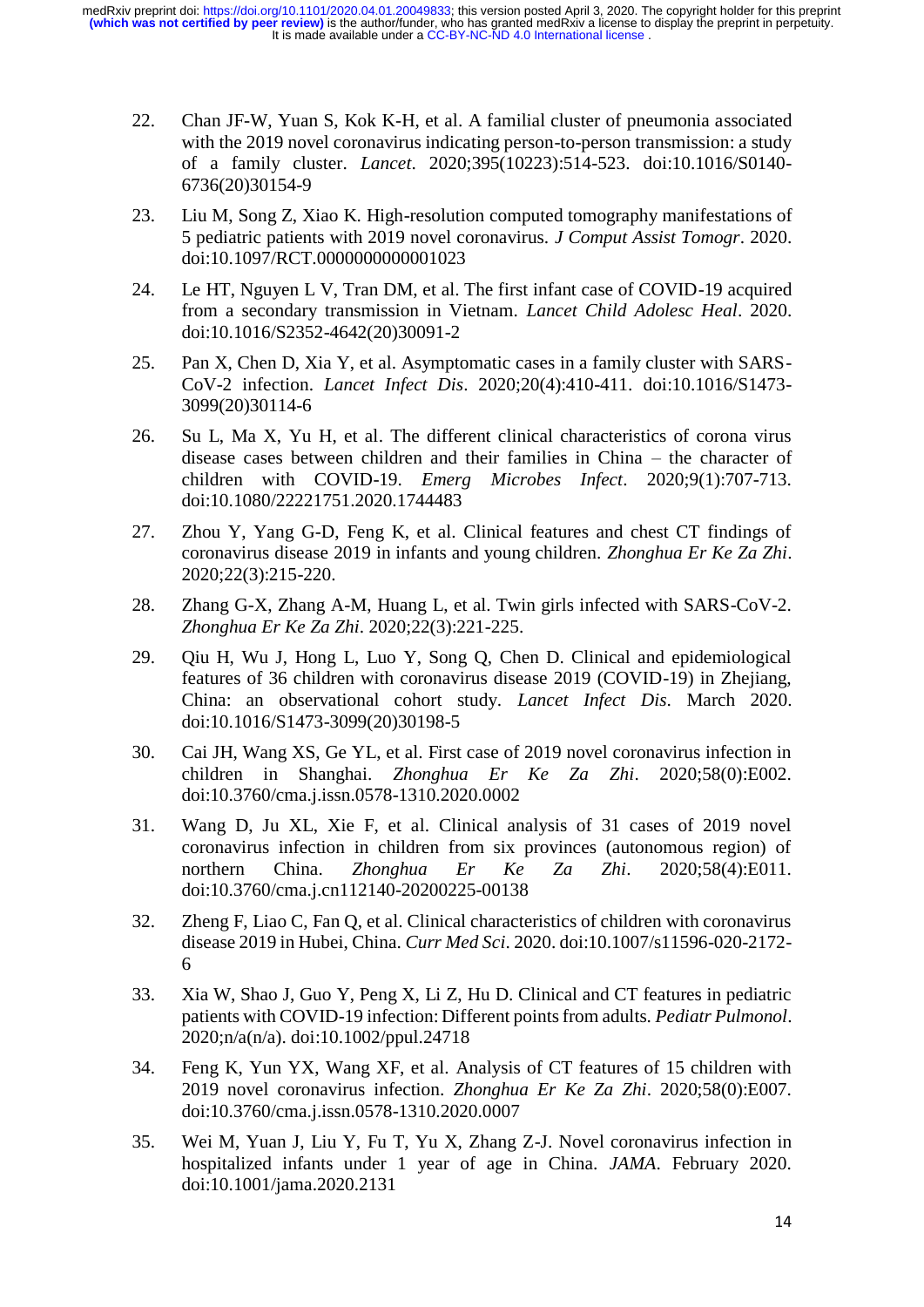- 36. Sun D, Li H, Lu X-X, et al. Clinical features of severe pediatric patients with coronavirus disease 2019 in Wuhan: a single center's observational study. *World J Pediatr*. 2020. doi:10.1007/s12519-020-00354-4
- 37. Liu W, Zhang Q, Chen J, et al. Detection of Covid-19 in children in early january 2020 in Wuhan, China. *N Engl J Med*. March 2020. doi:10.1056/NEJMc2003717
- 38. Zeng LK, Tao XW, Yuan WH, Wang J, Liu X, Liu ZS. First case of neonate infected with novel coronavirus pneumonia in China. *Zhonghua Er Ke Za Zhi*. 2020;58(0):E009. doi:10.3760/cma.j.issn.0578-1310.2020.0009
- 39. Wang J, Wang D, Chen G-C, Tao X-W, Zeng L-K. SARS-CoV-2 infection with gastrointestinal symptoms as the first manifestation in a neonate. *Zhonghua Er Ke Za Zhi*. 2020;22(3):211-214.
- 40. Zeng L, Xia S, Yuan W, et al. Neonatal early-onset infection with SARS-CoV-2 in 33 neonates born to mothers with COVID-19 in Wuhan, China. *JAMA Pediatr*. March 2020. doi:10.1001/jamapediatrics.2020.0878
- 41. Yu N, Li W, Kang Q, et al. Clinical features and obstetric and neonatal outcomes of pregnant patients with COVID-19 in Wuhan, China: a retrospective, singlecentre, descriptive study. *Lancet Infect Dis*. March 2020. doi:10.1016/S1473- 3099(20)30176-6
- 42. Xu Y, Li X, Zhu B, et al. Characteristics of pediatric SARS-CoV-2 infection and potential evidence for persistent fecal viral shedding. *Nat Med*. 2020. doi:10.1038/s41591-020-0817-4
- 43. CDC Health Alert Network. Updated guidance on evaluating and testing persons for coronavirus disease 2019 (COVID-19). https://emergency.cdc.gov/han/2020/HAN00429.asp. Published 2020. Accessed March 7, 2020.
- 44. World Health Organization. Global Surveillance for human infection with coronavirus disease (COVID-19). https://www.who.int/publications-detail/globalsurveillance-for-human-infection-with-novel-coronavirus-(2019-ncov). Published 2020. Accessed March 27, 2020.
- 45. Tan L, Wang Q, Zhang D, et al. Lymphopenia predicts disease severity of COVID-19: a descriptive and predictive study. *Signal Transduct Target Ther*. 2020;5(1):33. doi:10.1038/s41392-020-0148-4

## *Acknowledgements*

Thank you to Carolina Grotta Ramos Telio for her review of the manuscript.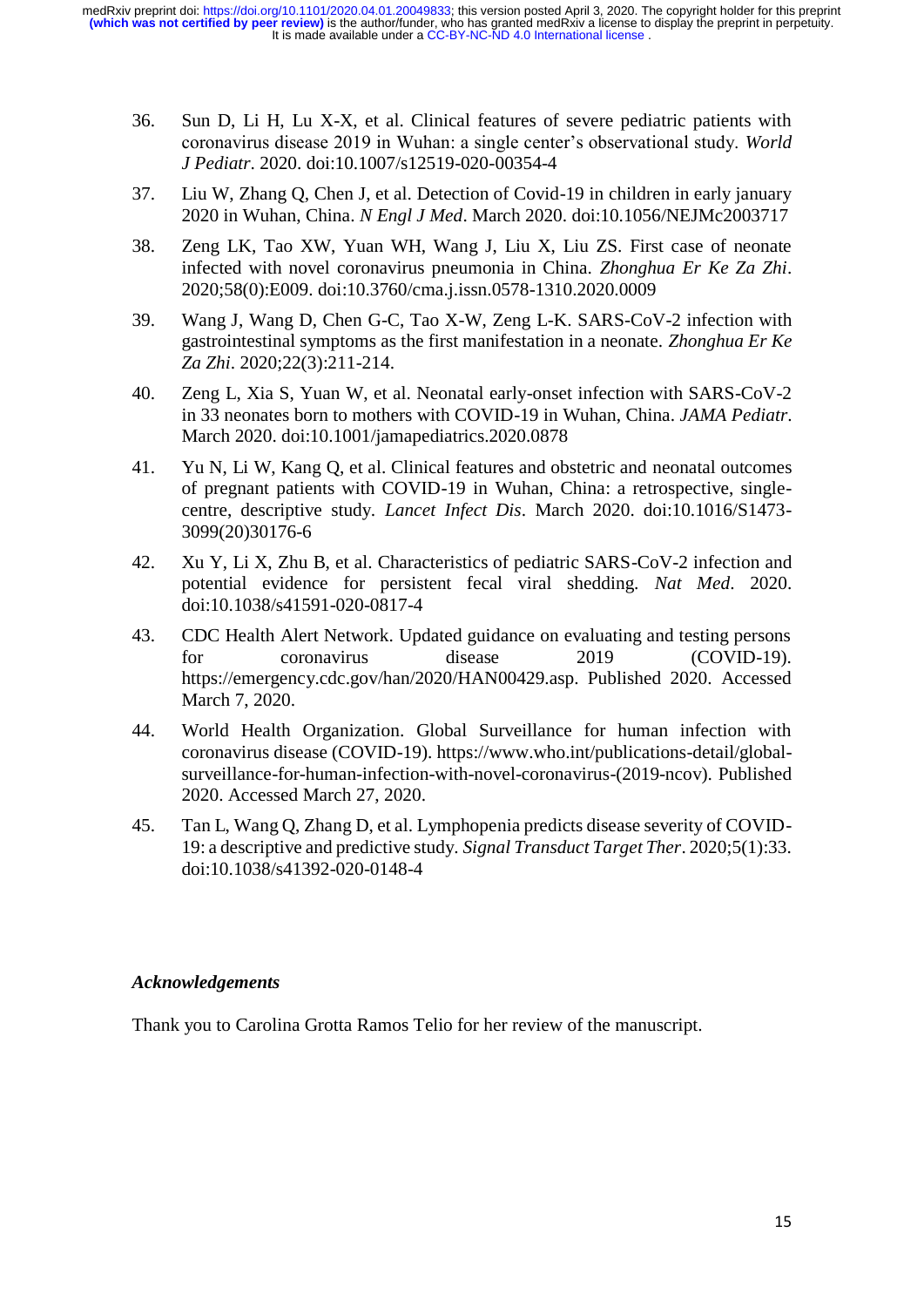**Table 1.** Severity of illness and characteristics of cases reported.

**Table 2.** Distributions of clinical manifestations of children with COVID-19 described in the selected studies.

**eTable 1.** Clinical manifestations reported in the selected studies.

**Figure 1.** Preferred Reporting Items for Systematic Reviews and Meta-Analyses flow

diagram of selection process.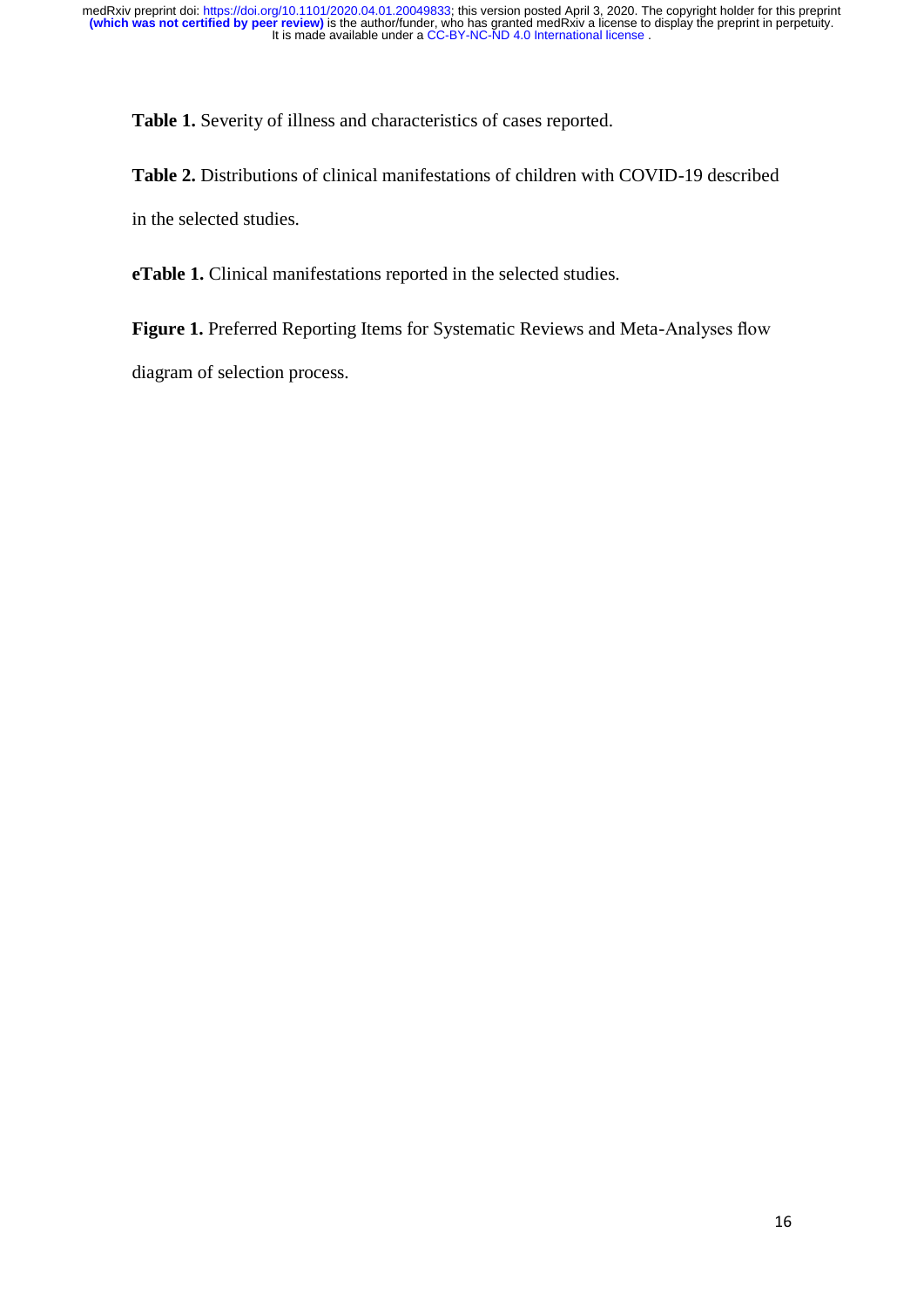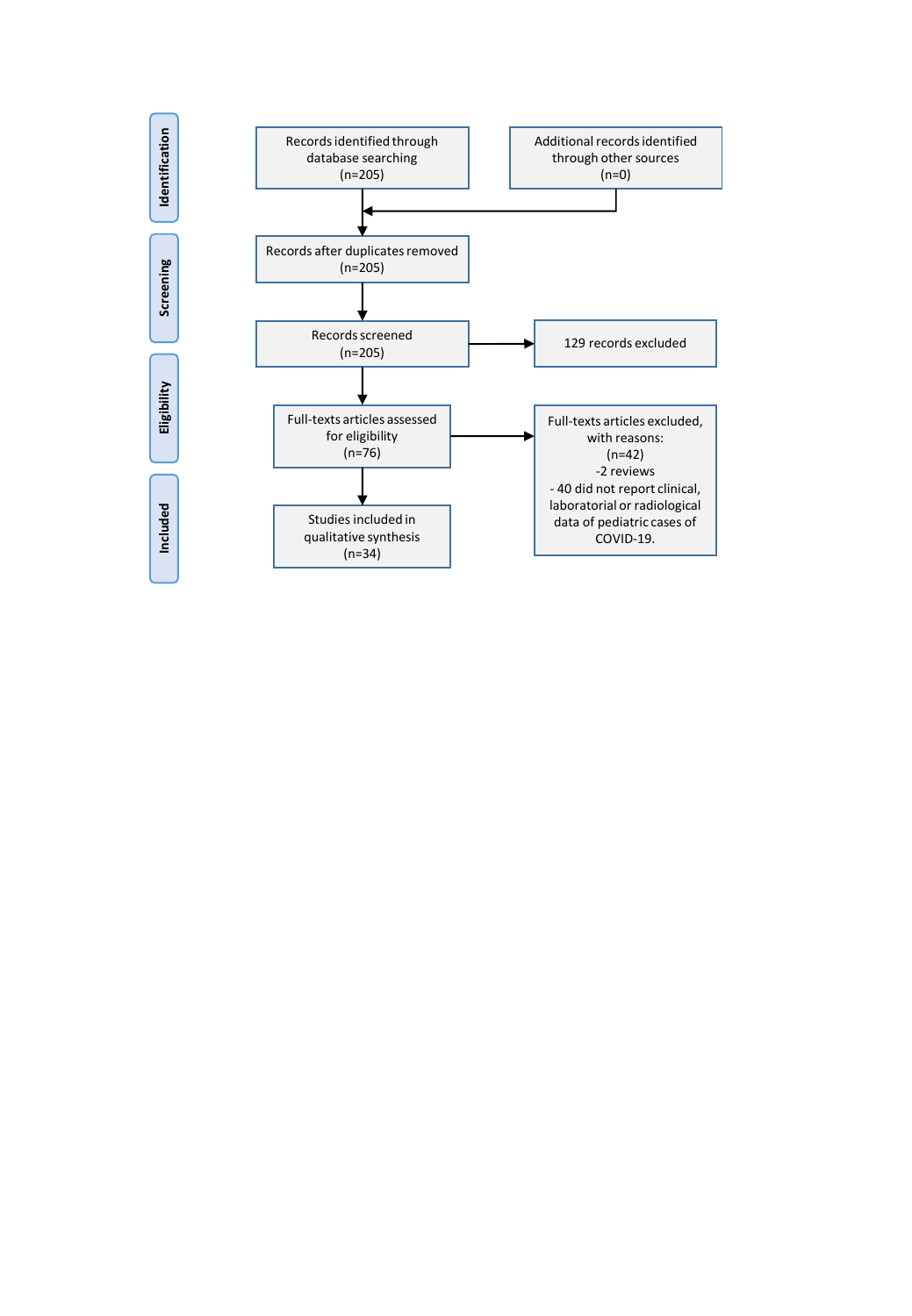|                   |                          |                                           |                | Gender         | Severity of illness |                |                |            |                |            |  |  |  |  |  |  |  |  |
|-------------------|--------------------------|-------------------------------------------|----------------|----------------|---------------------|----------------|----------------|------------|----------------|------------|--|--|--|--|--|--|--|--|
| Studies           | ${\bf N}$                | Age                                       | Males          | Females        | Asymptomatic        | Mild           | Moderate       | Severe     | Critical       | NA         |  |  |  |  |  |  |  |  |
| Dong et al. 2020  | 731                      | $10y*$                                    | 420            | 311            | 94 (12.9%)          | 315 (43.1%)    | 300 (41.0%)    | 15(2.5%)   | $3(0.4\%)$     | $1(0.1\%)$ |  |  |  |  |  |  |  |  |
| Lu et al. 2020    | 171                      | 6 y (1 d to 15 y)*                        | 104            | 67             | 27 (15.7%)          | 33 (19.3%)     | $107(62.6\%)$  | $1(0.6\%)$ | 3(1.7%)        |            |  |  |  |  |  |  |  |  |
| Qiu et al. 2020   | 36                       | 8 y (1 y to 16 y)**                       | 23             | 13             | 10(27.7%)           | $7(19.4\%)$    | 19 (52.8%)     |            |                |            |  |  |  |  |  |  |  |  |
| Wang et al. 2020  | 31                       | 7 (6 mo to 17)**                          | 15             | 16             | 4(12.9%)            | 13 (41.9%)     | $14(45.1\%)$   |            |                |            |  |  |  |  |  |  |  |  |
| Zheng et al. 2020 | 25                       | 3 y (3 mo to 14 y)**                      | 14             | 11             |                     | 8 (32.0%)      | $15(60.0\%)$   |            | $2(8.0\%)$     |            |  |  |  |  |  |  |  |  |
| Xia et al. 2020   | 20                       | 2 y (1 day to 14 y)*                      | 13             | $\overline{7}$ |                     |                | 19 (95.0%)     | $1(5.0\%)$ |                |            |  |  |  |  |  |  |  |  |
| Feng et al. 2020  | 15                       | 7 (4 y to 14 y)**                         | 5              | 10             |                     | $3(20.0\%)$    | $12(80.0\%)$   |            |                |            |  |  |  |  |  |  |  |  |
| Cai et al. 2020   | 10                       | 74 mo (3 mo to 131 mo)*                   | $\overline{4}$ | 6              |                     | 6              | 4              |            |                |            |  |  |  |  |  |  |  |  |
| Wei et al. 2020   | 9                        | 6 mo $(1 \text{ mo to } 11 \text{ mo})^*$ | $\overline{2}$ | 7              | 1                   | 6              |                |            |                | 2          |  |  |  |  |  |  |  |  |
| Su et al. 2020    | 9                        | 4.5 y $(11 \text{ mo to } 9y)^*$          | 3              | 6              | 6                   | 3              |                |            |                |            |  |  |  |  |  |  |  |  |
| Zhou et al. 2020  | 9                        | $1 y (7 \text{ mo to } 3 y)$ **           | $\overline{4}$ | 5              | 5                   |                | 4              |            |                |            |  |  |  |  |  |  |  |  |
| Sun et al. 2020   | 8                        | 6.8 y (2 mo to 15 y)*                     | 6              | $\overline{c}$ |                     |                |                | $\sqrt{5}$ | $\mathfrak{Z}$ |            |  |  |  |  |  |  |  |  |
| Liu et al. 2020   | 6                        | $3 y (1y to 7y)$ **                       | $\overline{c}$ | 4              |                     |                | 4              |            |                |            |  |  |  |  |  |  |  |  |
| Hu et al. 2020    | 5                        | 8 y (5 y to 15 y)*                        | 3              | 2              | 4                   |                |                |            |                |            |  |  |  |  |  |  |  |  |
| Liu et al. 2020   | 5                        | 5.9 y (7 mo to 13 y)*                     | $\overline{4}$ | 1              | 3                   | $\overline{c}$ |                |            |                |            |  |  |  |  |  |  |  |  |
| Liu et al. 2020   | $\overline{\mathcal{L}}$ | $3 y (2 \text{ mo to } 9 \text{ y})$ *    | $\overline{2}$ | 2              |                     |                | 3              |            |                |            |  |  |  |  |  |  |  |  |
| Lou et al. 2020   | 3                        | $6 \text{ mo}/6 \text{ y}/8 \text{ y}$    | $\mathbf{1}$   | $\overline{c}$ |                     |                | 3              |            |                |            |  |  |  |  |  |  |  |  |
| Zeng et al. 2020  | 3                        | neonates                                  | 3              | $\mathbf{0}$   |                     |                | $\overline{c}$ |            |                |            |  |  |  |  |  |  |  |  |
| Li et al. 2020    | $\overline{c}$           | 4 y/4 y                                   |                | 1              | 1                   |                |                |            |                |            |  |  |  |  |  |  |  |  |
| Ji et al. 2020    | $\overline{c}$           | 15 y/9 y                                  | $\overline{2}$ |                |                     | 2              |                |            |                |            |  |  |  |  |  |  |  |  |
| Le et al. 2020    |                          | $3 \text{ mo}$                            |                | 1              |                     |                |                |            |                |            |  |  |  |  |  |  |  |  |
| Pan et al. 2020   |                          | 3y                                        |                |                |                     |                |                |            |                |            |  |  |  |  |  |  |  |  |
| Wang et al. 2020  |                          | 19 days                                   |                |                |                     |                |                |            |                |            |  |  |  |  |  |  |  |  |
| Zhang et al. 2020 |                          | $1y2 \mbox{ m}$                           |                |                |                     |                |                |            |                |            |  |  |  |  |  |  |  |  |

Table 1. Severity of illness and characteristics of cases reported.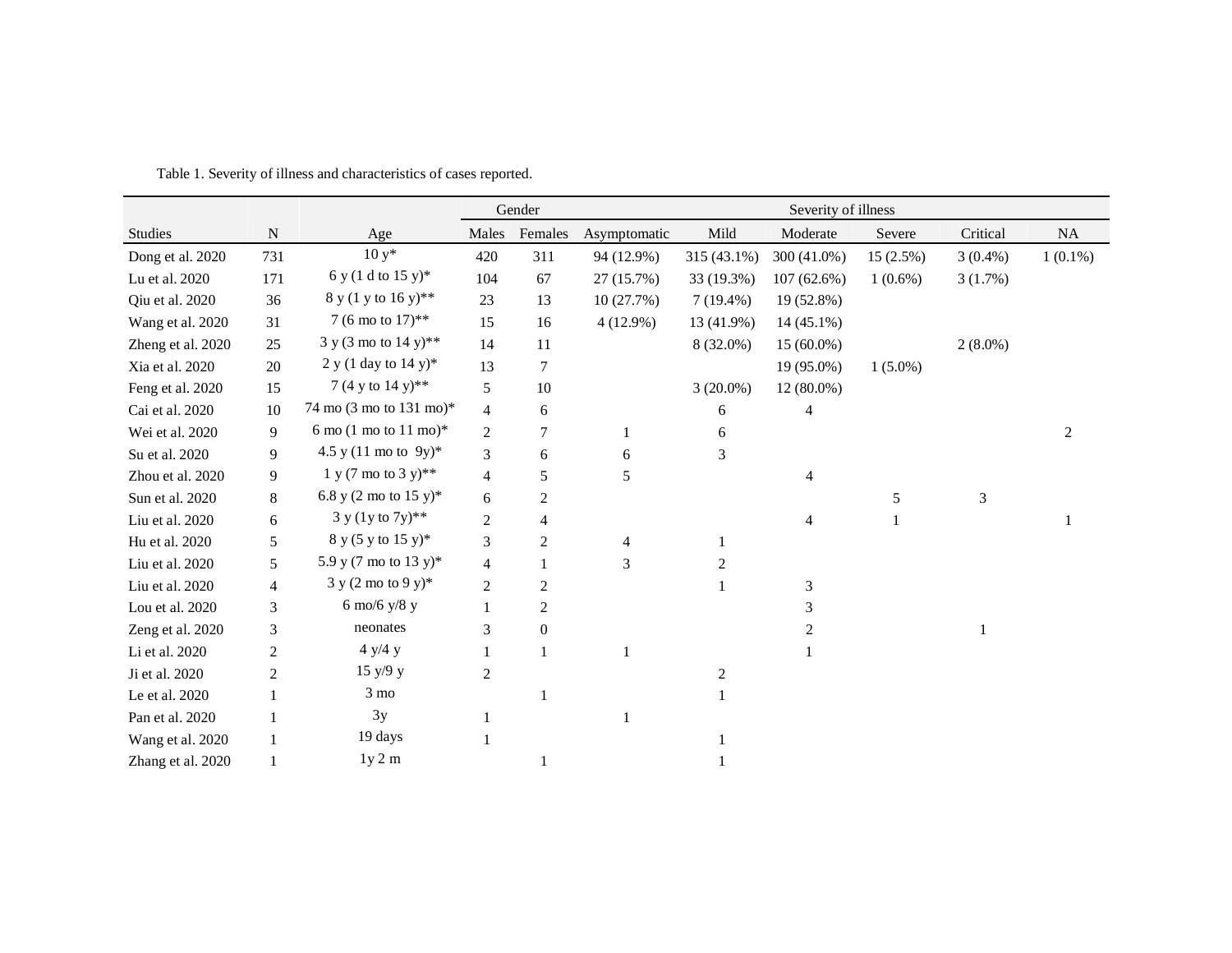| Yu et al. 2020    |      | neonate         | <b>NR</b> | <b>NR</b> |             |              |             |             |             |            |
|-------------------|------|-----------------|-----------|-----------|-------------|--------------|-------------|-------------|-------------|------------|
| Park et al. 2020  |      | 10y             |           |           |             |              |             |             |             |            |
| Cui et al. 2020   |      | 55 d            |           |           |             |              |             |             |             |            |
| Tang et al. 2020  |      | 10y             |           |           |             |              |             |             |             |            |
| Zhang et al. 2020 |      | $3 \text{ mo}$  |           |           |             |              |             |             |             |            |
| Cai et al. 2020   |      | 7y              |           |           |             |              |             |             |             |            |
| Zeng et al. 2020  |      | 17d             |           |           |             |              |             |             |             |            |
| Chen et al. 2020  |      | 1 y             |           |           |             |              |             |             |             |            |
| Kam et al. 2020   |      | 6 mo            |           |           |             |              |             |             |             |            |
| Chan et al. 2020  |      | 10 <sub>y</sub> |           |           |             |              |             |             |             |            |
| Total             | 1111 |                 | 639       | 477       | 159 (14.3%) | 404 (36.4\%) | 511 (46.0%) | $24(2.2\%)$ | $13(1.2\%)$ | $4(0.4\%)$ |

\* value expressed as mean (range)

\*\* value expressed as median (range)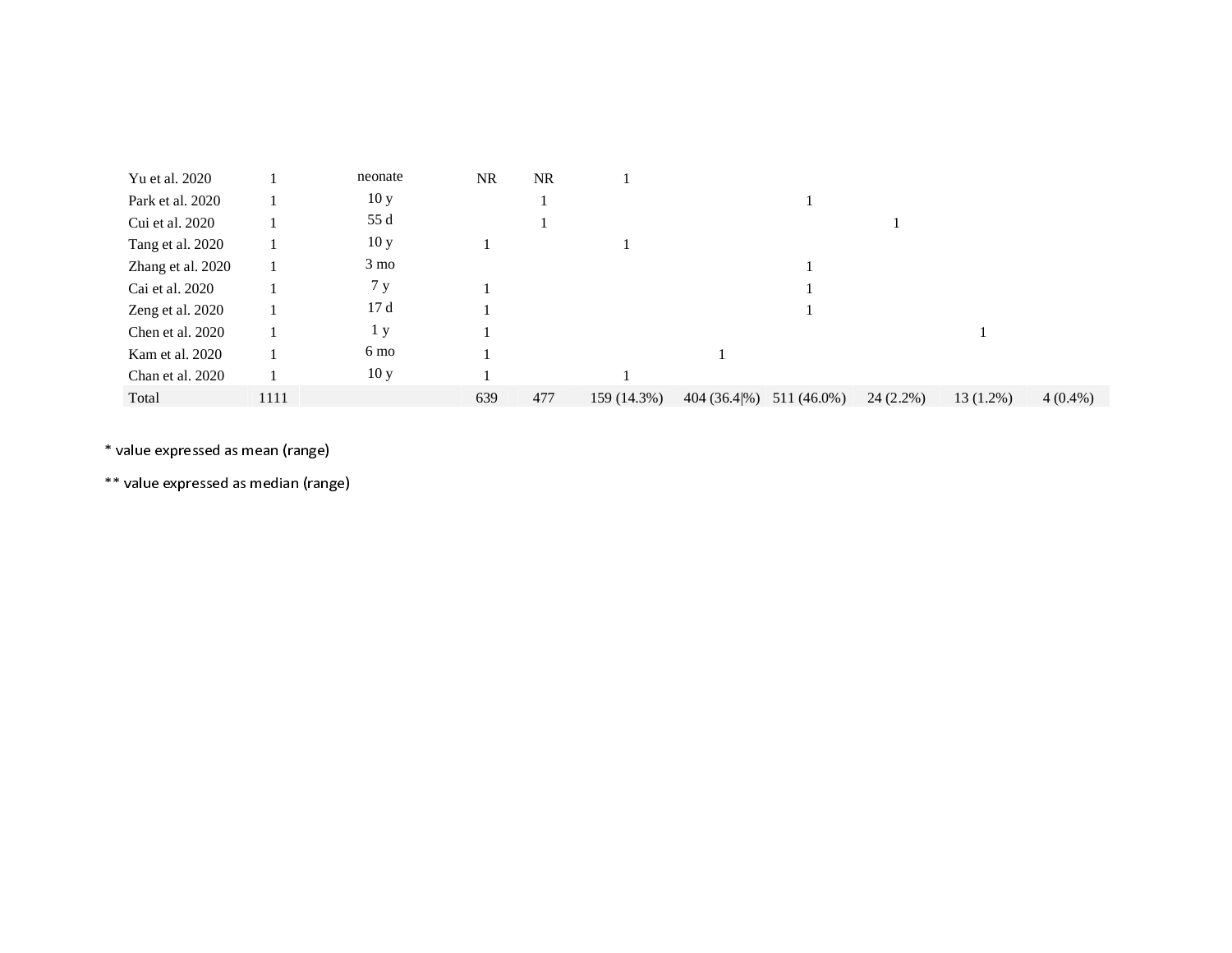|                          | Frequency of |
|--------------------------|--------------|
| Clinical manifestations  | occurrence*  |
| Fever                    | 183 (16.3%)  |
| Cough                    | 161 (14.4%)  |
| Pneumonia                | 145 (12.9%)  |
| Pharyngeal erythema      | 80 (7.1%)    |
| Tachycardia on admission | 72 (6.4%)    |
| Tachypnea on admission   | 52 (4.6%)    |
| Upper airway infections  | 43 (3.8%)    |
| Nasal symptoms           | 40 (3.6%)    |
| Diarrhea                 | 30 (2.7%)    |
| Nausea/Vomiting          | 28 (2.5%)    |
| Fatigue                  | 20 (1.8%)    |
| Respiratory distress     | 13 (1.1%)    |
| Sore throat              | $9(0.8\%)$   |
| Respiratory failure      | $7(0.6\%)$   |
| Creptations              | $6(0.6\%)$   |
| Sputum                   | $6(0.6\%)$   |
| Hypoxemia                | $5(0.5\%)$   |
| Abdominal pain           | $2(0.2\%)$   |
| Sneezing                 | $2(0.2\%)$   |
| Cyanosis                 | $2(0.2\%)$   |
| Lymphadenopathy          | $1(0.1\%)$   |

**Table 2.** Distributions of clinical manifestations of children with COVID-19 described in the selected studies.

\* expressed in absolute number and percentage in relation to the total of cases described  $(n = 151)$ .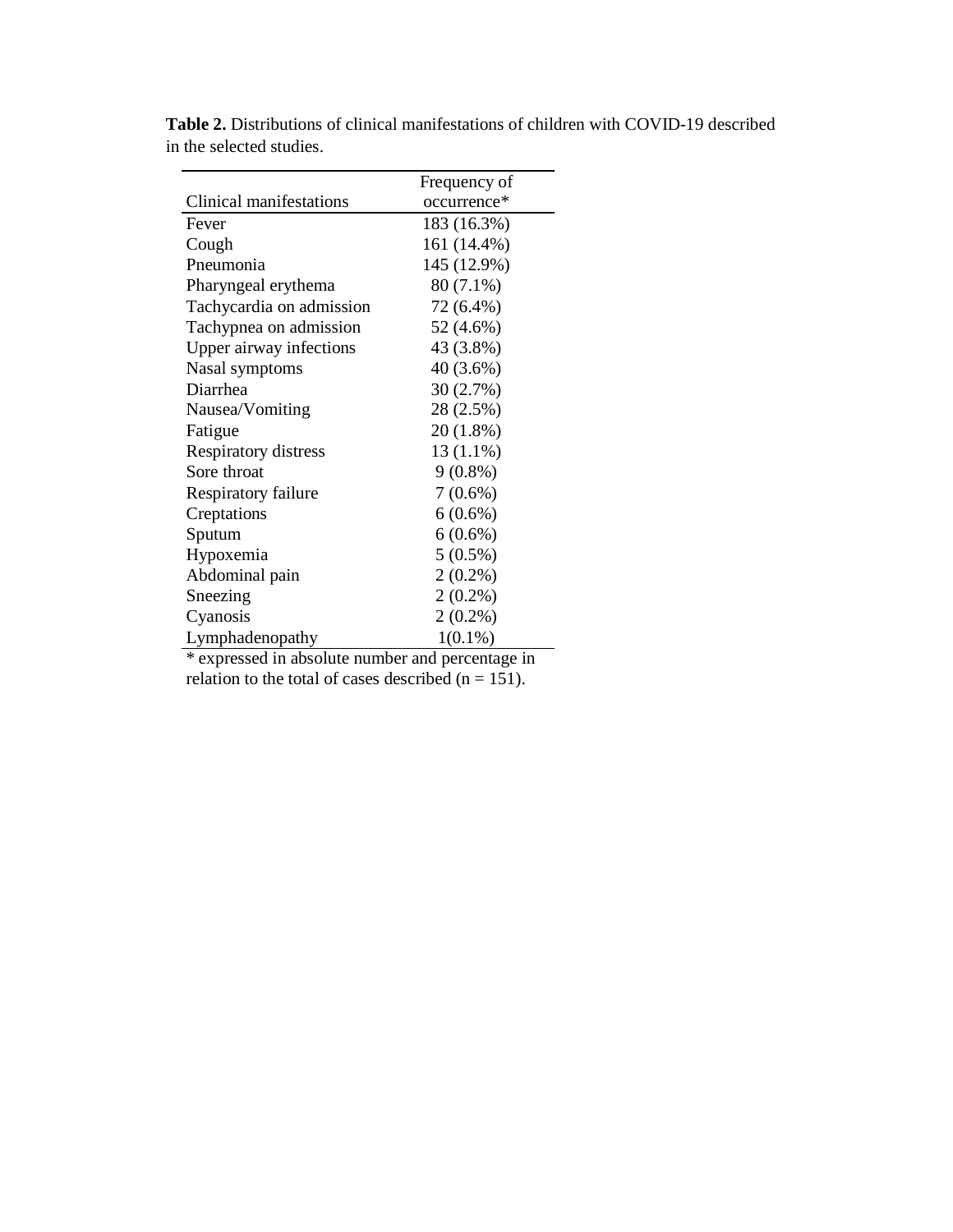| Studies                     | $\overline{\text{a}}$<br>$\vec{v}$<br>$\overline{z}$ | Qiu et al.             | Wang et al.                | $\vec{a}$<br>Zheng et  | Xia et al.              | Feng et al.          | Cai et al.              | Wei et al.     | Su et al.    | Zhou et al.    | Sun et al.     | Liu et al.     | Hu et al.    | Liu et al.   | Liu et al.     | Lou et al.     | Zeng et al.    | Li et al.      | Ji et al.    | Le et al.    | Wang et al. $\,$ | Zhang et al. | Park et al.  | Cui et al.   | Zhang et al. | Cai et al.     | Zeng et al.  | Chen et al.  | Kam et al.   | Total*                      |
|-----------------------------|------------------------------------------------------|------------------------|----------------------------|------------------------|-------------------------|----------------------|-------------------------|----------------|--------------|----------------|----------------|----------------|--------------|--------------|----------------|----------------|----------------|----------------|--------------|--------------|------------------|--------------|--------------|--------------|--------------|----------------|--------------|--------------|--------------|-----------------------------|
| $\mathbf N$                 | 171                                                  | 36                     | 31                         | 25                     | 20                      | 15                   | 10                      | 9              | 9            | 9              | $\,8\,$        | 6              | 5            | 5            | $\overline{4}$ | 3              | 3              | $\overline{2}$ | $\sqrt{2}$   | $\mathbf{1}$ | $\mathbf{T}$     | $\mathbf{1}$ | $\mathbf{1}$ | $\mathbf{1}$ | $\mathbf{1}$ | $\overline{1}$ |              | $1 \quad 1$  |              | 1118                        |
| Fever                       | 71<br>$(41.5\%)$                                     | 13<br>(36%)            | 20<br>(65%)                | 13<br>(52%)            | 12<br>(60%)             | $\sqrt{5}$<br>(33%)  | $\,8\,$<br>(80%)        | $\overline{4}$ | $\mathbf{2}$ | $\overline{4}$ | 6              | 6              | $\mathbf{1}$ | 2            | 3              | 3              | $\overline{2}$ |                | $\mathbf{1}$ | $\vert$ 1    |                  | $\mathbf{1}$ |              |              | 1            | $\mathbf{1}$   | $\mathbf{1}$ | 1            | $\mathbf{1}$ | 183<br>$(16.3\%)$           |
| Cough                       | 83<br>$(48.5\%)$                                     | $\tau$<br>(19%)        | 14<br>(45%)                | 11<br>(44%)            | 13<br>(65%)             | $\mathbf{1}$<br>(6%) | 6<br>$(60\%)$           | $\overline{2}$ | $\mathbf{1}$ | 2              | 6              | 6              |              | $\mathbf{2}$ | 3              | $\overline{1}$ |                | $\mathbf{1}$   |              |              |                  |              |              | $\mathbf{1}$ |              |                | $\mathbf{1}$ |              |              | 161<br>$(14.4\%)$           |
| Pneumonia                   | 111<br>$(64.9\%)$                                    | 11<br>(30%)            |                            | 15<br>(60%)            |                         |                      |                         |                |              |                |                | $\overline{4}$ |              |              |                |                | 3              |                |              |              |                  |              |              |              |              |                |              | $\mathbf{1}$ |              | 145<br>$(12.9\%)$           |
| Pharyngeal<br>erythema      | 79<br>$(46.2\%)$                                     |                        |                            |                        |                         |                      |                         |                |              |                |                |                |              |              |                |                |                |                |              |              |                  |              |              | $\mathbf{1}$ |              |                |              |              |              | 80<br>$(7.1\%)$             |
| Tachycardia on<br>admission | 72<br>$(42.1\%)$                                     |                        |                            |                        |                         |                      |                         |                |              |                |                |                |              |              |                |                |                |                |              |              |                  |              |              |              |              |                |              |              |              | 72<br>$(6.4\%)$             |
| Tachypnea on<br>admission   | 49<br>(28.7%)                                        | 1<br>(3%)              |                            |                        | $\overline{2}$<br>(10%) |                      |                         |                |              |                |                |                |              |              |                |                |                |                |              |              |                  |              |              |              |              |                |              |              |              | 52<br>$(4.6\%)$             |
| Upper airway<br>infections  | 33<br>$(19.2\%)$                                     |                        |                            | 8<br>(32%)             |                         |                      |                         | $\overline{2}$ |              |                |                |                |              |              |                |                |                |                |              |              |                  |              |              |              |              |                |              |              |              | 43<br>(3.8%)                |
| Nasal symptoms              | 22<br>$(12.9\%)$                                     | $\mathbf{1}$<br>(3%)   |                            | 2<br>(8%)              | 3<br>(15%)              | $\mathbf{1}$<br>(6%) | 3<br>(30%)              |                |              | 1              |                |                |              |              |                | 2              |                | $\mathbf{1}$   | $\mathbf{1}$ | $\mathbf{1}$ |                  |              |              | $\mathbf{1}$ |              |                | $\mathbf{1}$ |              |              | 40<br>$(3.6\%)$             |
| Diarrhea                    | 15<br>(8.8%)                                         | 2<br>(6%)              | 3<br>(9%)                  | 3<br>(12%)             | $\overline{3}$<br>(15%) |                      |                         |                |              |                |                |                |              |              |                | 2              |                |                | $\mathbf{1}$ |              |                  |              |              |              |              |                |              | 1            |              | 30<br>(2.7%)                |
| Nausea/<br>Vomiting         | 11<br>$(6.4\%)$                                      |                        | 2<br>(6%)                  | 2<br>(8%)              | $\overline{c}$<br>(10%) |                      |                         |                |              |                | $\overline{4}$ | $\overline{4}$ |              |              |                |                |                |                |              |              | $\mathbf{1}$     |              |              |              |              |                | $\mathbf{1}$ | 1            |              | 28<br>$(2.5\%)$             |
| Fatigue                     | 13<br>$(7.6\%)$                                      |                        | $\overline{3}$<br>$(10\%)$ |                        | 1<br>(5%)               |                      |                         |                |              |                |                |                |              |              | $\mathbf{1}$   | $\overline{2}$ |                |                |              |              |                  |              |              |              |              |                |              |              |              | 20<br>$(1.8\%)$             |
| Respiratory distress        |                                                      |                        |                            |                        | 3<br>(15%)              |                      |                         |                |              |                | 8              |                |              |              |                |                |                |                |              |              |                  |              |              |              |              |                |              | 1            |              | 13<br>$(1.1\%)$             |
| Sore throat                 |                                                      | $\overline{c}$<br>(6%) | 2<br>(3%)                  |                        | 1<br>(5%)               |                      | $\overline{4}$<br>(40%) |                |              |                |                |                |              |              |                |                |                |                |              |              |                  |              |              |              |              |                |              |              |              | 9<br>$(0.8\%)$              |
| Respiratory failure         | $\overline{3}$<br>(1,7%)                             |                        |                            | $\overline{2}$<br>(8%) |                         |                      |                         |                |              |                |                |                |              |              |                |                | $\mathbf{1}$   |                |              |              |                  |              |              |              |              |                |              | $\mathbf{1}$ |              | $\overline{7}$<br>$(0.6\%)$ |

**eTable 1.** Clinical manifestations reported in the selected studies.